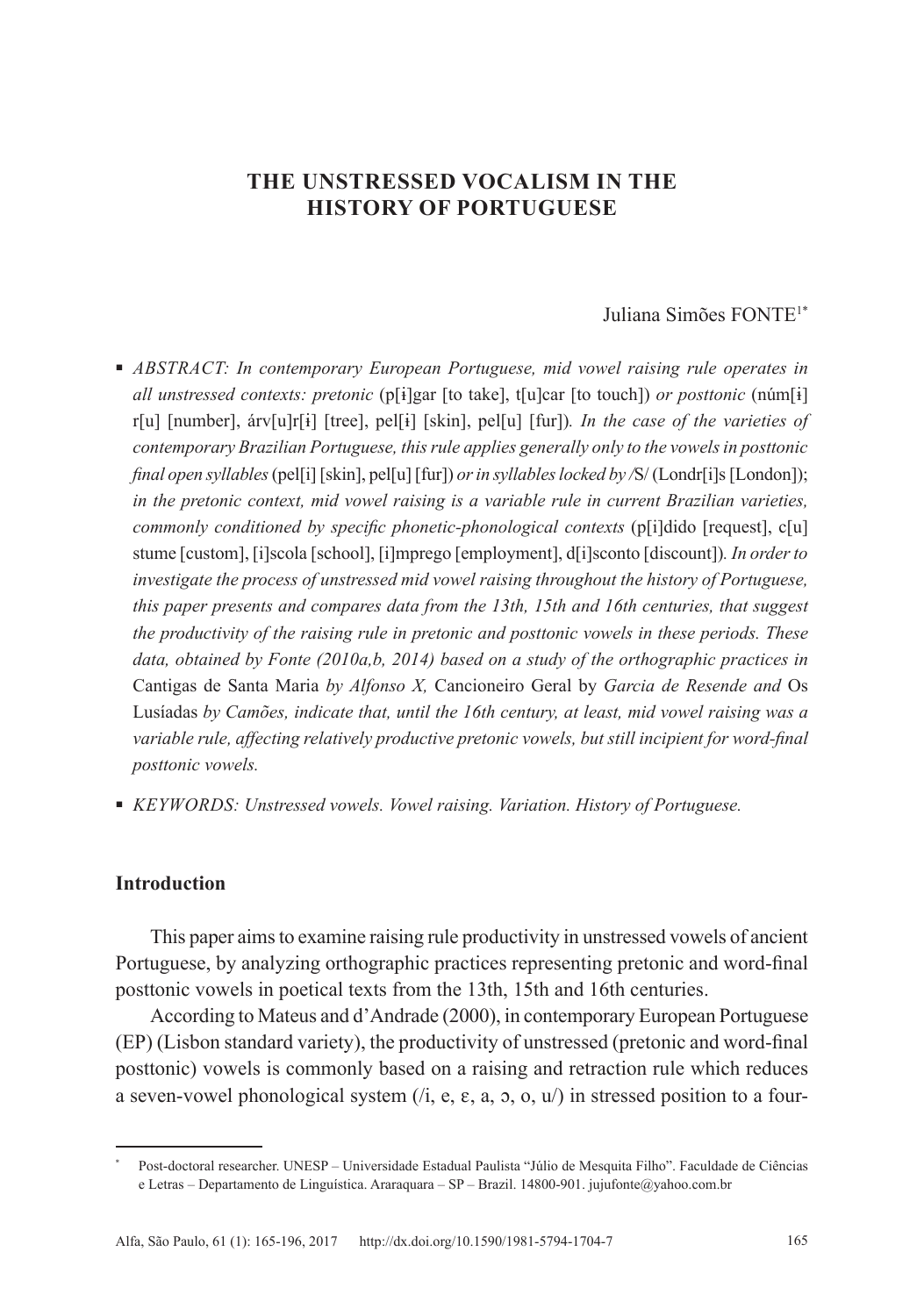vowel system in unstressed positions:  $[i, i, e, u]$ . In EP, according to the authors, this is a general rule used in all unstressed contexts (e.g.: *p[]gar* [to pay]*, p[]gar* [to take], *t[u]car* [to touch], cér[*]bro* [brain]*, pér[u]la* [pearl], *leit[]*[milk]*, jur[u]* [interest]), with very few lexically marked exceptions (e.g.: *p[a]deiro* [baker]*, cr[ε]dor* [creditor]*, end[e]usar* [to deify]*, c[]rar* [to blush]*, s[o]ltar* [to release]*, sensív[*E*]l* [sensitive]).

Contemporary Brazilian Portuguese (BP), for its part, presents different vowel systems in the majority of its varieties according to the unstressed vowel position: if the vowel is before (pretonic) or after (posttonic) the stressed syllable. Câmara Jr. (2007 [1970]) points out that it is a result of a gradual loss of distinctive opening features (neutralization)<sup>1</sup> following the weakening degree of the current BP syllables: tonic > pretonic > posttonic syllables. The author considers that a first neutralization between open-mid vowels ( $\ell \in \mathcal{D}$ ) and close-mid vowels ( $\ell \in \mathcal{D}$ ) reduces the seven-vowel phonological system  $(i, e, \varepsilon, a, 5, o, u)$  in the stressed position to a five-vowel system  $(i, e, a, o, u)$  in the pretonic position. In the final posttonic (the least prominent) context, Câmara Jr. (2007 [1970]) considers the occurrence of a neutralization between mid ( $/e$ , o/) and high vowels  $(i, u)$ , and the system is reduced to only three phonemes  $(i, a, u)$ .

Therefore, in contemporary BP, according to this proposal, upper-mid vowels ([e,o]) occur in pretonic position (e.g.: *pegar* [to take], *morar* [to live]) and, despite the fact that, at the phonetic level, cases of pretonic mid vowel raising<sup>3</sup> are common in Brazilian varieties (e.g.: *p[i]dido* [request], *c[u]stume* [custom], *[i]scola* [school], *[i]mprego*  [imployment],  $d[i]scont$  [discount]), the raising rule of unstressed vowel is general, in Brazil, only in the word-final posttonic position (e.g.: *pel[i]* [skin], *pel[u]* [fur]).<sup>4</sup>

<sup>1</sup> It is worth highlighting that it relates to a neutralization of the opposition, that is, of the distinction among vowels, and not an elimination of vowels in the passage from a (stressed) system to another (unstressed) system. And this explains why unstressed subsystems proposed by Câmara Jr. (2007 [1970]) also comprise current BP variation (including those lower and upper-mid vowels in pretonic position), as we will see below.

<sup>&</sup>lt;sup>2</sup> In accordance with Câmara Jr. (2007 [1970]), in non-final posttonic position, the current PB vowels system comprises four phonemes: /i, e, a, u/. Then, when suggesting this system, Câmara Jr. (2007 [1970]) accepts neutralization for /u/, solely in back vowels. In front vowel series, the author states that neutralization does not apply in contemporary BP (standard variety of Rio de Janeiro), and two pronunciations occur: ([e] and [i]). Therefore, even though Câmara Jr. (2007 [1970], p.44) recognizes that it is difficult to find opposite minimal pairs between non-final posttonic [e] and [i] in current BP, the author adds both vowels in BP phonological framework, justifying that a raised posttonic vowel pronunciation for a word as *número* [number], for example, is unusual. Bisol (2003), for her part, based on the pronunciations from the Southern Region of Brazil (statistics by Vieira, 2002) and on the Autosegmental Phonology (especially Feature Geometry Model, by Clements and Hume, 1995), supports that current BP solely presents two subsystems for unstressed vowels (and not three, as Câmara Jr. 2007 [1970]) used to propose): a five-vowel set in pretonic position, and another three-vowel set in final unstressed position. In non-final posttonic context, according to Bisol's understanding (2003), there is a fluctuation between both subsystems (of five and three-vowel). This paper, which focus on the analysis of the unstressed vowels of ancient Portuguese, by considering Bisol's proposals (2003), focus on the positions that represent the two unstressed genuine subsystems of contemporary BP, that is, the pretonic and the word-final posttonic.

It is worth noting that, in some varieties of contemporary BP, the lowering of the pretonic mid vowel also occurs (e.g.: *R[ɛ]cife* [Recife], *s[ɔ]taque* [accent]). This paper, however, will not address this process, as it aims to analyze the raising phenomenon in the history of this language.

<sup>4</sup> Bisol (2003) recognizes the existence of only three phonemes, in the framework of final unstressed vowels of contemporary BP, but reminds that the raised pronunciation ([i] and [u]) is not categorical in all Brazilian varieties. The author shows that Vieira's data (2002), for instance, reveal a resistance to the use of the raising rule, especially in front vowels, in some speeches of the southern region of Brazil (in Curitiba, for example, from 100 cases analyzed,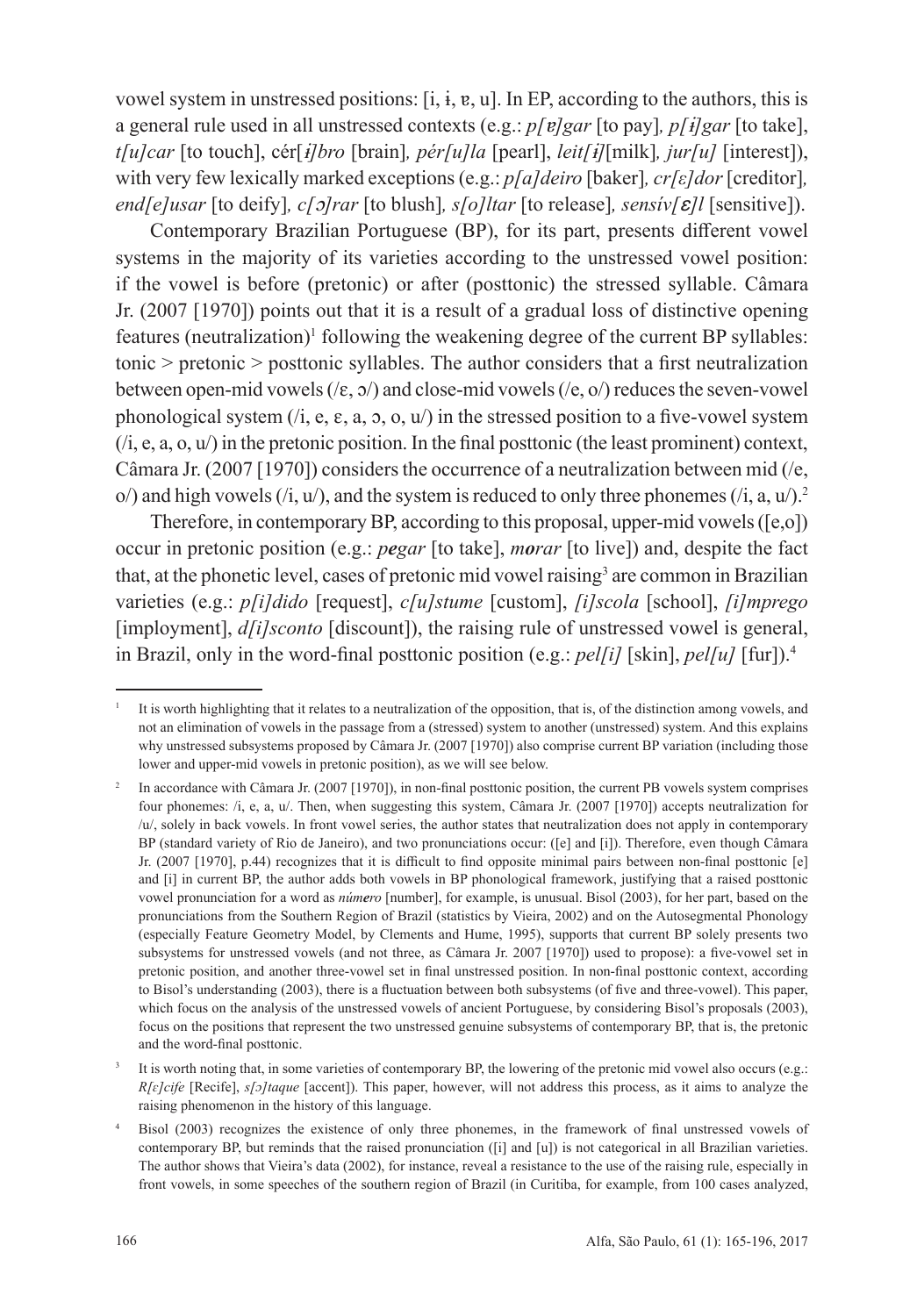By noting these differences between European and Brazilian unstressed vocalism in contemporary Portuguese framework, some researchers consider the chance that the generalization of the raising rule in unstressed vowels of contemporary EP is somewhat recent: probably after the 16th century, as this rule was not transferred to Brazil along with the Portuguese vessels that arrived here from the 1500s on.

This hypothesis therefore suggests that contemporary BP (at least concerning the unstressed vocalism) would be closer to ancient Portuguese than to contemporary EP, as the raising rule in Brazil remains variable in some specific unstressed contexts. According to Marquilhas (2003), such raising rule first became generalized in EP in word-final posttonic vowels, exactly as in contemporary BP, and then it was spread to other unstressed positions.

To examine (stressed, pretonic and posttonic) vowel systems of ancient Portuguese, Fonte (2010a,b; 2014) mapped and analyzed rhymes and spelling of remaining poetical texts of Galician-Portuguese (13th century), Middle Portuguese (15th century) and Modern Portuguese (16th century). Particularly in relation to the unstressed vowels, by examining the corpus concerned the spellings involving mid and high vowels in pretonic and posttonic syllables, Fonte (2010a,b; 2014) took results that partly object Marquilhas' (2003) proposal, since they suggest that, at least up to 16th century, the vowel raising rule was more common in Portuguese pretonic vowels than in posttonic vowels, in general.

It is worth noting that, in studies focused on Portuguese unstressed vocalism, Teyssier (1994 [1980) had already mentioned the lack of evidence on raising of wordfinal posttonic vowel before the 18th century in the history of the Portuguese language. Therefore, Fonte's data (2010a,b; 2014), while contesting Marquilhas' hypothesis (2003), support Teyssier's statement (1994 [1980]).

Given the information above, this study aims to present the data collected by Fonte (2010a,b; 2014), in order to: *i.* publish the findings of this research, which brings relevant information on the pronunciation of a past period of the Portuguese language that has left no oral registers; and *ii.* analyze the debate brought by the author, giving rise to speculations about the possible reasons that would have made the raising rule more common, in BP, among the word-final posttonic vowels than among the pretonic vowels – exactly the opposite of what probably occurred in the 16th-century Portuguese.

As there was no spelling system in ancient Portuguese imposed by the law, it was common to find spelling variations in the representation of a same word in the remaining writings of this period (e.g.: *egreja, eigreja, igreja* [church]). Based on this resource, Fonte (2010a,b; 2014), in a poetical corpus comprising *Cantigas de Santa Maria* (13th century) by Alfonso X, *Cancioneiro Geral* (15th century and beginning of the 16th century), by Garcia de Resende, and *Os Lusíadas* (16th century), by Camões, searched for all spelling variations between mid and high vowels in unstressed syllables (e.g.:

raising was found in 37 only). For Bisol (2003), Vieira's data (2002) support the thesis that the final unstressed raising, even being a general rule in most Brazilian varieties, shows itself, in some regions of Brazil, as a variable rule in the progress of becoming a general rule.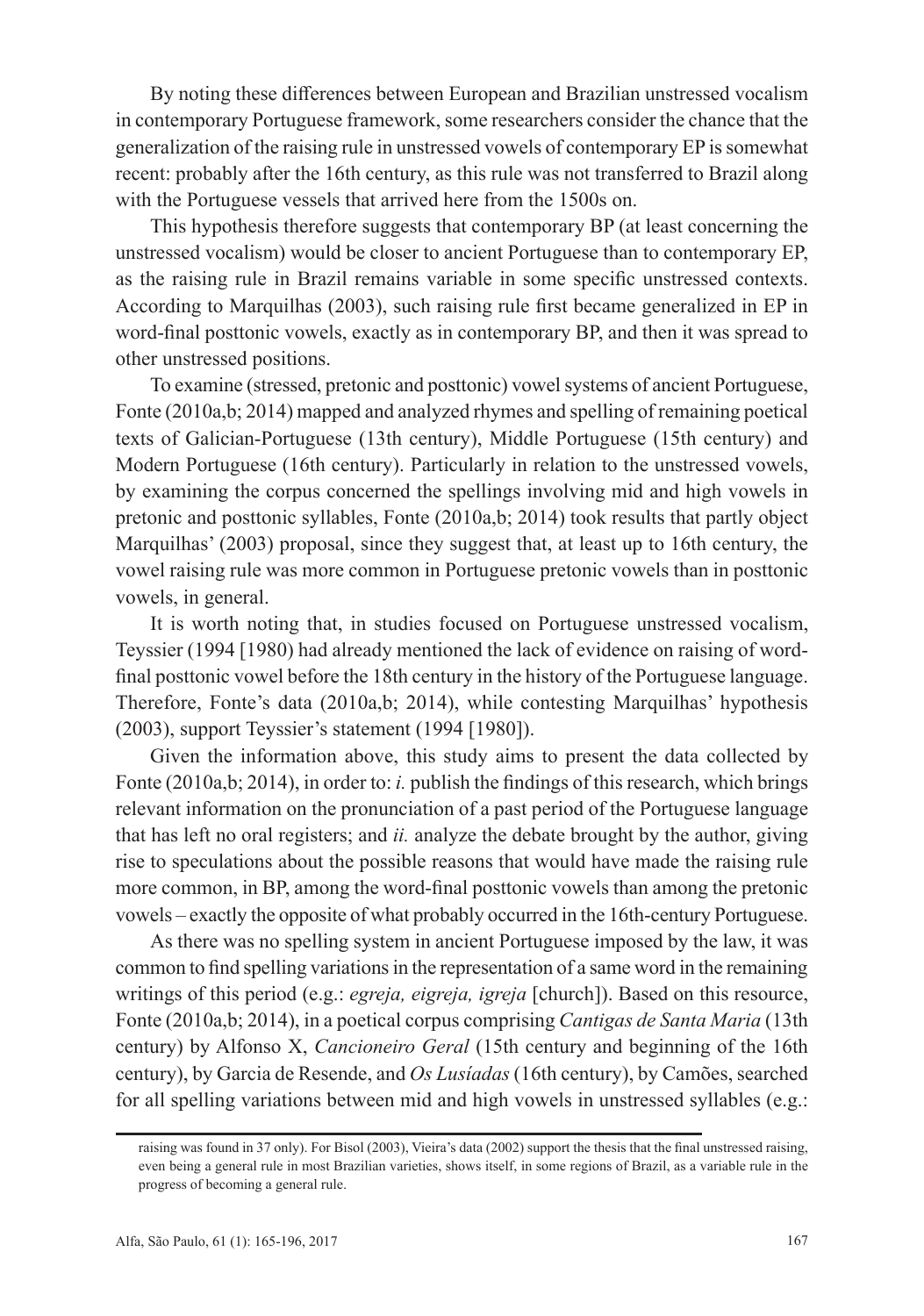*pedido* ~ *pidido* [request], *costumes* ~ *custumes* [customs]; *sangue* ~ *sangui* [blood]). In addition to that, using the same corpus, the author also mapped all spelling (including invariable) representations for mid and high unstressed vowels unlike the contemporary spelling (e.g.: *pipino* [cucumber], *pulicia* [police]).

It is evident that one should not understand writing data as an accurate representation of speaking, as writing should not play the role of phonetic transcription. On the other hand, considering the lack of official spelling rules in the 13th, 15th and 16th centuries, one may say that scribers and composers of that time were free to represent, in writing, some particularities of the speech such as the mid vowel raising in unstressed vowels, for example. Based on these arguments, Fonte (2010a,b; 2014) understood the spelling representations of *Cantigas de Santa Maria*, *Cancioneiro Geral* and *Os Lusíadas* as clues of the speeches from the 13th, 15th and 16th centuries.

In relation to the corpus used by the researcher, one may say that it includes works representing different phases of the history of the Portuguese language (see CASTRO, 2008). *Cantigas de Santa Maria*, by Alfonso X, written in the second half of the 13th century, are a relevant testimony of Galician-Portuguese. In its turn, *Cancioneiro Geral*  (1516), by Garcia de Resende, includes poems written throughout the 15th century and beginning of the 16th century by almost 300 poets and represents, within Fonte's corpus (2014)*,* Middle Portuguese, a period in which there would have been a separation between the Galician, specific from the High North of the Iberian Peninsula (Galicia), and Portuguese languages.

At last, the epic work by Camões, *Os Lusíadas* (1572), consisting of 10 songs and 1102 stanzas, can be considered as a legitimate representative of Modern Portuguese not only for being iconic of Renaissance in Portugal, but (and primarily) for playing a decisive role in the history of Portuguese language, highly influencing the characterization of standard Portuguese; most especially in relation to the creation of our spelling (see Souza, 2009).

In the sections below, the findings reported by Fonte (2010a,b; 2014) are presented and discussed by analyzing the orthographic practices of these three poetical works in that they represent the unstressed vowels from the 13th, 15th and 16th centuries.

#### **Pretonic vowels in the 13th, 15th and 16th centuries**

We have already observed that, in contemporary EP, the (pretonic and posttonic) unstressed phonological system does not comprise mid vowels due to the actuation of a raising and retraction rule (except for few lexically marked cases).

In contemporary BP, although the phonological system  $(i, e, a, o, u')$  includes upper-mid vowels in the pretonic context, variationist studies developed in several regions of the country reveal that the realization of pretonic /e/ and /o/ as [i] and [u], respectively, is common in Brazilian varieties.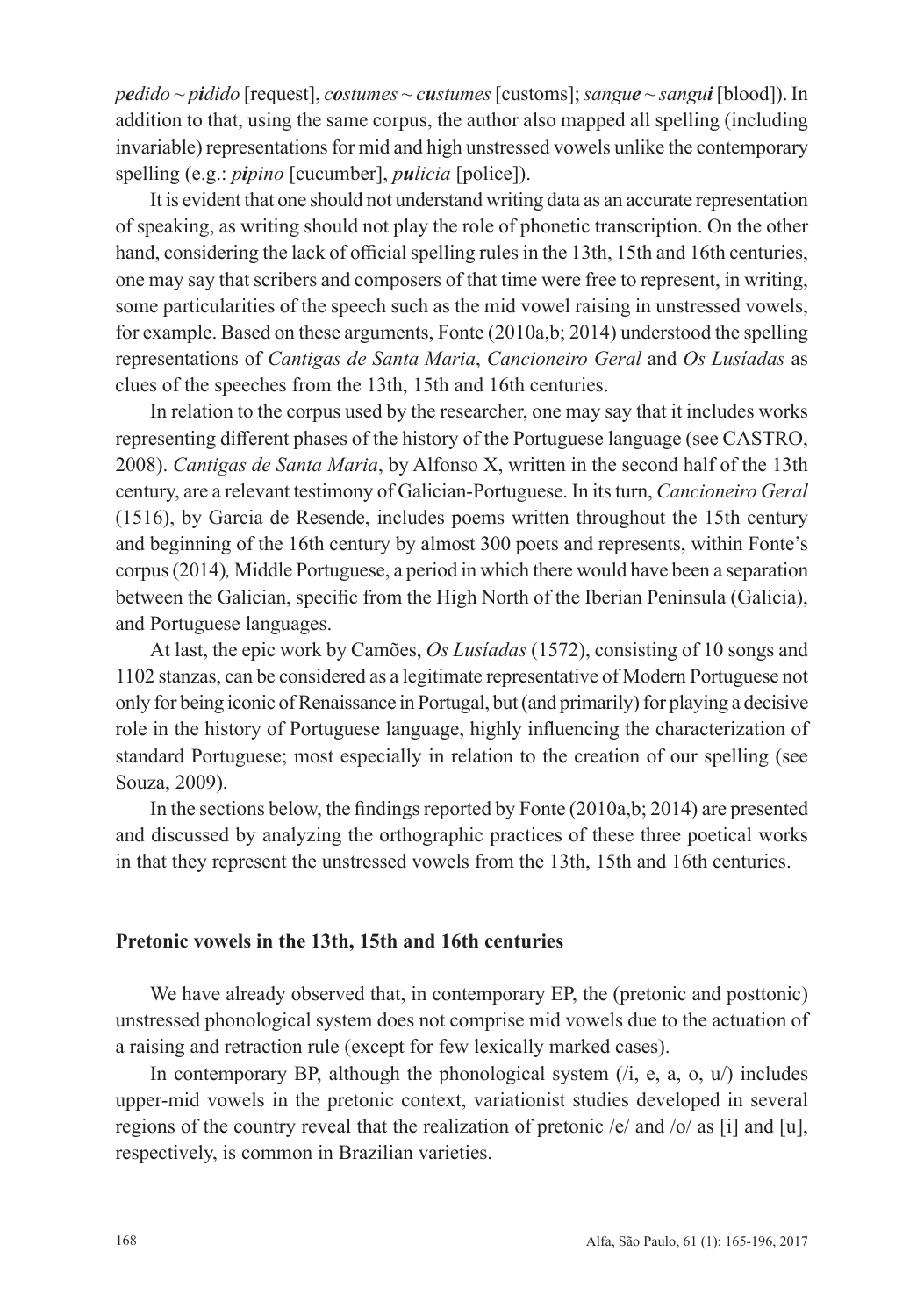According to such studies, the vowel harmony process characterized by the influence of the high vowel ( $\frac{i}{i}$  or  $\frac{i}{u}$ ) of the stressed syllable is one of the primary triggers of the pretonic mid vowel raising in contemporary BP (e.g.: *p[i]dido* [request]*, s[i]guro*  [safe]*, p[u]lícia* [police]*, c[u]stume* [custom]). In addition, researches also point out that, by means of a process called vowel reduction, some consonants may condition the raising phenomenon of pretonic mid vowel in Brazilian varieties. In the studies focused on this topic, velar consonants, for example, are often referred to as a trigger of the pretonic vowels raising, both for front (e.g.: *p[i]queno* [small]), and back series (e.g.: *c[u]lher* [spoon]). Specifically in regard to the back vowel (/o/), researches also assign pretonic vowel raising to the influence of adjacent labial consonants (e.g.: *b[u] neca* [doll]*, m[u]leque* [brat]). Concerning the front vowel (/e/), coronal consonants (e.g.: *c[i]roulas* [briefs]) are pointed out as a recurring trigger of the process. In relation to front vowels, raising also seems to be categorical in word-initial context in Brazilian varieties, especially in syllables closed by a sibilant (e.g.: *[i]scola* [school]*, [i]special*  [special]) or a nasal (e.g.: *[i]mprego* [employment]*, [i]nsino* [teaching]) consonant, in vowel encounters (e.g.: *bob[i]ar* [to make mistake]*, g[i]ada* [frost]) and in the initial syllable *des-* (e.g.: *d[i]saparecer* [to disappear]*, d[i]sconto* [discount]).

In contemporary BP, pretonic mid vowel raising may be explained, in most of the cases, by the assimilation of adjacent segments, whether they are vowels or consonants. In vowels, for example, raising may be supported from the assimilation of opening features of the high vowel existing in the adjacent syllable. In consonants, the influence of labial and velar (dorsal) consonants in back vowels and the influence of coronals to front vowels series are supported by the fact that back vowels are labial and dorsal, and front vowels are coronal.

On the other hand, it should be highlighted that, in some varieties, the front mid vowel raising, which lacks the [dorsal] and the [labial] features, may occur before dorsal or labial consonant as well. Bisol (2009), for instance, reports data from Porto Alegre, in the Southern region of Brazil, where subsequent labial consonants triggered the raising of /e/, but did not influence the pronunciation of /o/, thus going against the initial hypothesis. In such cases, therefore, the process could not be supported from the sharing of features.

These and other inconsistencies lead Bisol (2009) to propose that vowel harmony is a typical assimilatory process, while vowel reduction, which is still weak in contemporary BP varieties, would present all characteristics of an authentic neutralization case as it changes a five-vowel subsystem into a three-vowel subsystem, such as happened in European Portuguese. According to the author, as vowel harmony is a regular process, conditioned by a specific phonetic-phonological context, it may be included in the neogrammarian assumptions. Vowel reduction, in its turn, would be considered a lexical diffusion process.

According to Bisol's proposal (2009), vowel harmony can be classified as a neogrammarian approach because pretonic vowel raising tends to be categorical in Brazilian varieties before high vowel in (stressed or unstressed) adjacent syllable.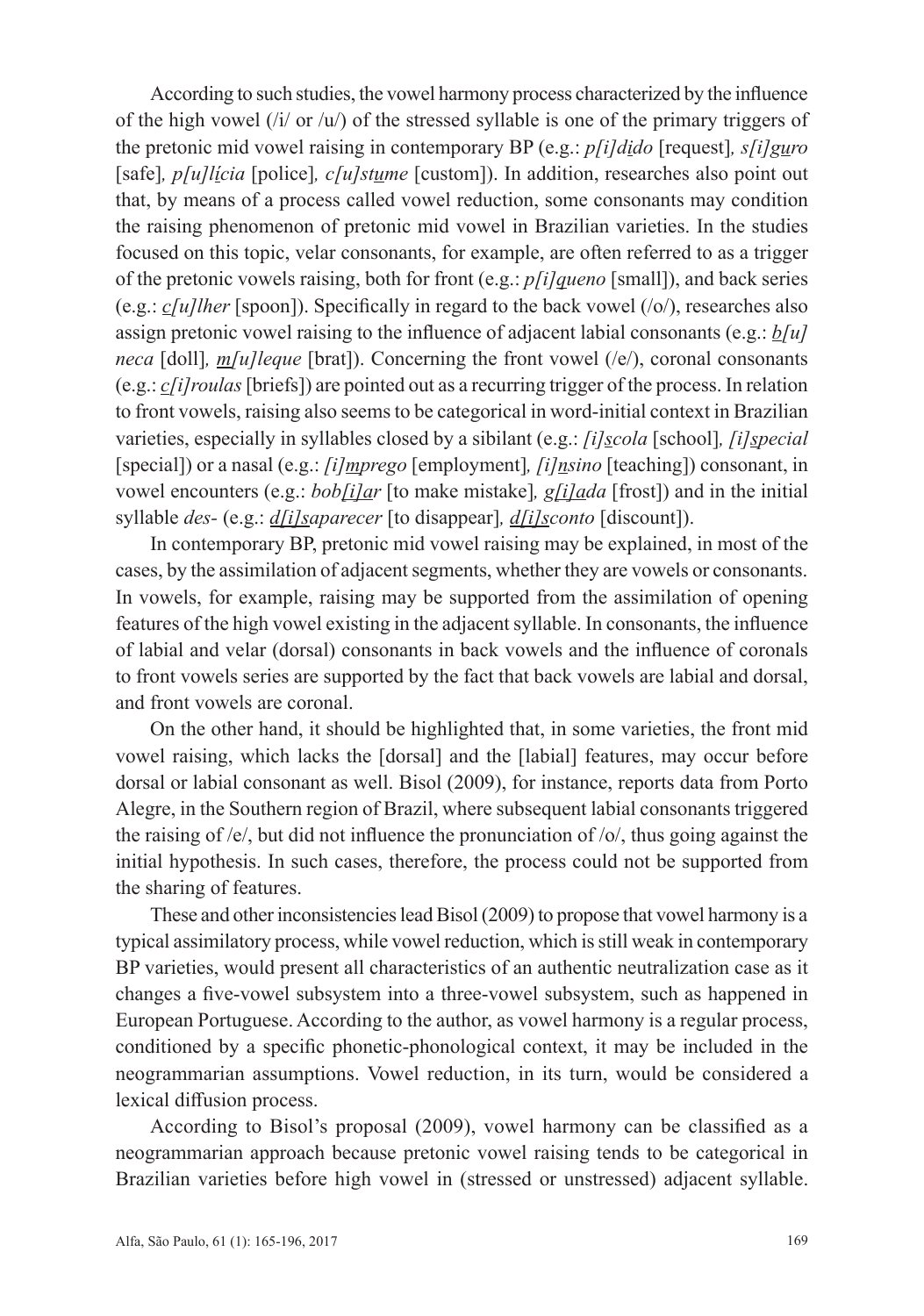However, according to Bisol (2009), vowel reduction does not depend on a specific phonetic-phonological context and it has been gradually spread in the language to incorporate new lexical items.

It is important to highlight, however, that pretonic vowel raising in both cases (vowel harmony and lexical diffusion) is a variable rule in contemporary BP. For that reason, even vowel harmony may not occur in certain contexts.

In order to obtain clues about the actuation of the raising rule in ancient Portuguese, Fonte (2010a,b; 2014) searched for signs of past pronunciations in the writing of *Cantigas de Santa Maria*, *Cancioneiro Geral* and *Os Lusíadas*.

The methodology adopted by the author, as already mentioned in this paper, was the mapping of all spelling variations between pretonic  $\leq e$  and  $\leq i$ , and  $\leq o$  and <u> in the referred *corpora*. In addition to variation cases, Fonte's studies (2010a,b; 2014) also included data of mid and high pretonic vowels invariable spellings that are different from the contemporary ones.<sup>5</sup>

After collecting data, Fonte (2010a,b; 2014) organized them according to the phonetic-phonological context involved in the supposed raising of the pretonic mid vowel. Considering the contexts that benefit raising in contemporary BP, when arranging the data, the author considered the following criteria:

- the high vowel influence  $(i/$  or  $\langle u \rangle$  of the stressed syllable (vowel harmony process);
- the assimilation to the high  $(i/\text{ or }/u)$  unstressed subsequent vowel;
- the influence of the adjacent consonant (vowel reduction process).

Particularly in relation to the vowel reduction, based on articulation points of consonants (C Point) proposed by the Features Geometry Model of Clements and Hume

<sup>&</sup>lt;sup>5</sup> One should note that, among the (variable or not) spellings that are different from the contemporary (official) spelling, in the representation of pretonic vowels of ancient Portuguese registered by Fonte (2010a,b; 2014), there were: *i.* cases in which such pretonic vowel, in the contemporary language spelling, is represented by  $\langle e \rangle$  or  $\langle o \rangle$  (e.g.: *pipino* [cucumber]*, pulicia* [police]); and *ii.* cases in which such pretonic vowel is represented by <i> or <u> (e.g.: *fegura*  [figure]*, vezinho* [neighbor]*, fogir* [to escape]*, somir* [to disappear]). When consulting the etymology of words with different spelling from the contemporary one, Fonte (2010a,b; 2014) attested that, among the cases in which a pretonic vowel in contemporary Portuguese is high, but it represented by a mid vowel in ancient Portuguese, in some data, such mid vowel was an etymological vowel (e.g.: *fegura* < *figūram* [figure], *fogir* < *fugere*) [to escape]; and in other cases, it was not (*vezinho < vīcīnus* [neighbor], *somir < sūmĕre* [to disappear]). Such data, written with a high vowel in contemporary Portuguese, but written with an etymological mid vowel, in the *corpora* analyzed by Fonte (2010a,b; 2014), were understood by the author as changes in the language history, in which the phonetic variant (e.g.: *figura, fugir*), with a high vowel resulting from the use of the raising rule, has replaced the variant with etymological mid vowel (e.g.: *fegura*, *fogir*) in Portuguese phonological and spelling system. On the other hand, data written with nonetymological mid vowel, in past poetical spellings, were understood by Fonte (2010a,b; 2014) as hypercorrection: before a recurrent phonetic variation, the one who wrote <e> or <o> (e.g.: *vezinho*, *somir*), instead of an etymological <i> or <u> (e.g.: *vizinho*, *sumir*), would have believed that he registered the etymological variant, not the phonetic one. In order not to exceed the appropriate limits, this paper will only prioritize Fonte's data (2010a,b; 2014) written in the referred *corpora* with pretonic  $\langle v \rangle$  or  $\langle v \rangle$  instead of etymological  $\langle v \rangle$  or  $\langle v \rangle$  and that did not change over the history of the language, that is, the variation cases still remaining in many contemporary BP varieties (e.g.: *pipino* [cucumber], *pulicia* [police]).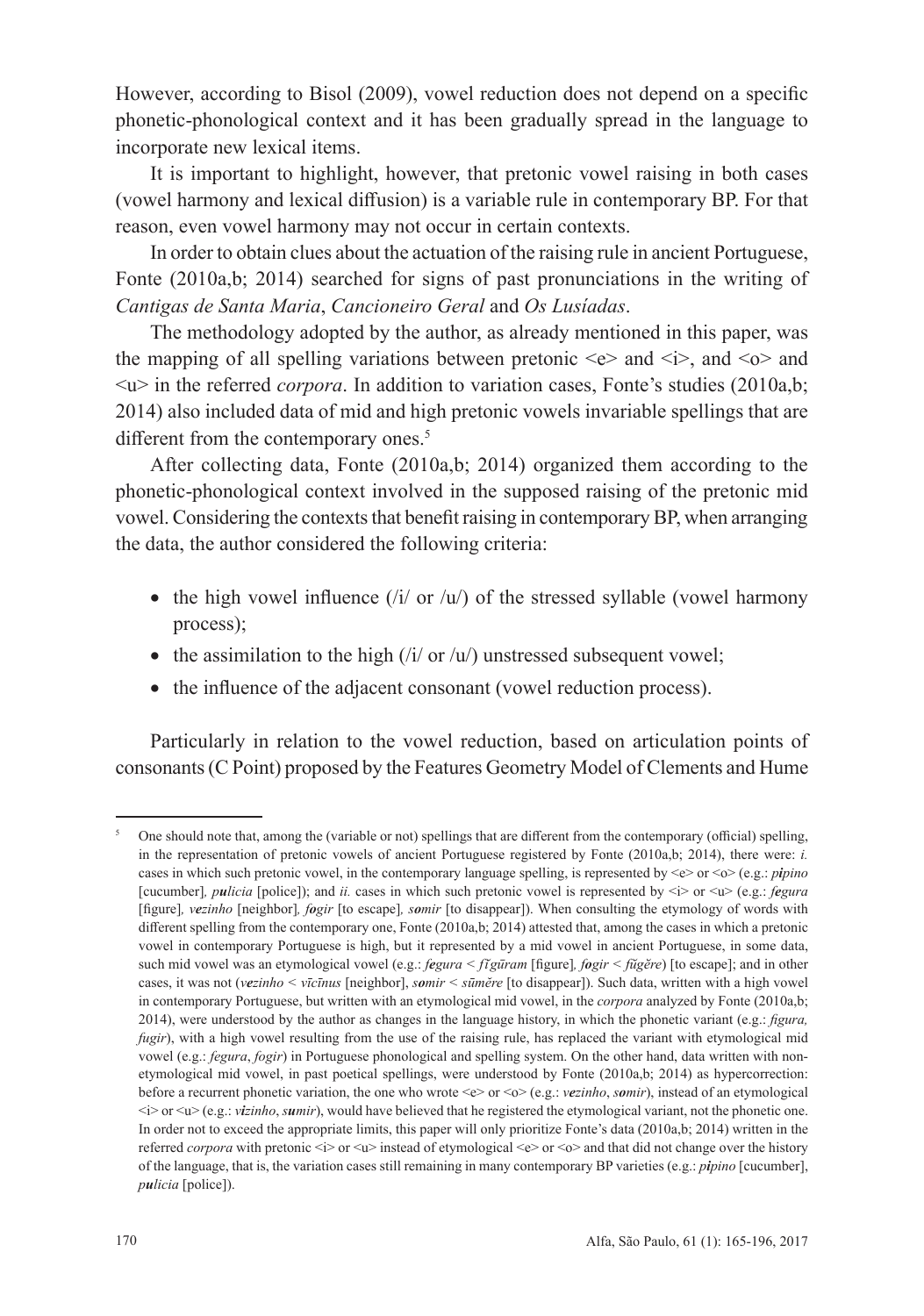(1995), data were arranged as *coronal*, *dorsal* and *labial* features of adjacent consonants. It must be highlighted that dental, alveolar, palato-alveolar and palatal consonants present [coronal] feature.<sup>6</sup> [Labial] feature is shared by bilabial and labiodental consonants. Finally, [dorsal] feature is present in velar consonants.

In addition, when arranging her data, Fonte (2010a,b; 2014) also considered variation that included word-initial pretonic vowels. Still on the front vowels ([e] and [i]), the data beginning by unstressed syllable (prefix or not) *des-* were also worth of Fonte's attention.

The results obtained by Fonte (2010a,b; 2014) can be checked in the items below, related to each of the *corpora* analyzed*.*

### **Pretonic mid vowel raising in the spelling of** *Cantigas de Santa Maria*

In 420 *Cantigas de Santa Maria*, which correspond to the religious side of the troubadour lyric, Fonte (2010a,b; 2014) found cases of spelling variation in mid and high pretonic vowels, which the author attested as signs of phonetic variation containing vowel raising in the 13th century Portuguese.

Phonetic-phonological contexts engaged in the variation found by Fonte (2010a,b; 2014) for Galician-Portuguese are equivalent to contexts responsible for the pretonic mid vowel raising in contemporary BP varieties.

One of the recurring contexts in the variation mapped by Fonte (2010a,b; 2014) in *Cantigas de Santa Maria* was the high vowel in the stressed syllable. The examples below present the productivity of vowel harmony in the raising of front (01) and back (2) pretonic vowels in Galician-Portuguese:7

(01)

*comedir* (CSM 115, 126, 143, 154, 295, 401) *comidir*  (CSM 423) [to moderate] *consentir* (CSM 14, 64) *consintir* (CSM 281) [to consent] *ferir* (CSM 12, 31, 35, 47, 239) *firir* (CSM 31 *To*, 59 *To*, 63 *To*) [to hurt]

<sup>6</sup> In general, researches include palatal consonants among the segments presenting [coronal] feature (see MATZENAUER, 2005, p.22), although Chomsky and Halle have not attributed such feature to palatal sounds.

<sup>7</sup> In this section, in each set of examples, data are arranged as follows: first, the verbs in alphabetical order, and then the non-verbs, also in alphabetical order.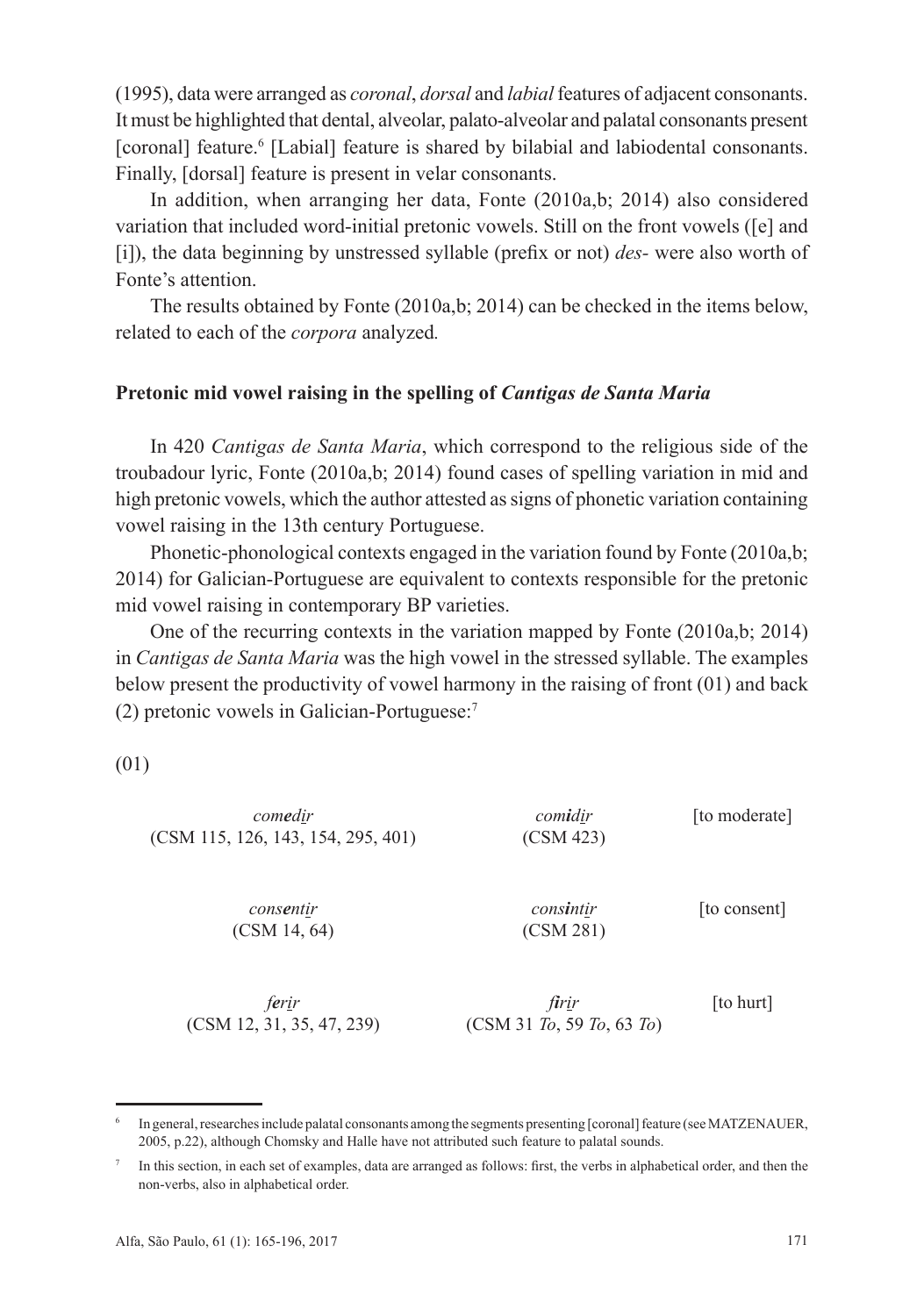| pedir<br>(CSM 21, 22, 44, 64, 98)                                              | pidir<br>$(CSM 44 T0, 98 T0, 401)$                  | [to ask]                   |
|--------------------------------------------------------------------------------|-----------------------------------------------------|----------------------------|
| repentir "arrepender-se"<br>(CSM 10, 94, 204, 390)                             | repintir<br>(CSM 98 To)                             | [to repent]                |
| crerezia "clerezia"<br>(CSM 11, 115, 125, 208, 253, 405)                       | crerizia<br>(CSM 66, 285)                           | [clergy]                   |
| eregia "heresia"<br>(CSM 15 T, 18)                                             | erigia<br>(CSM 15 E, To)                            | [heresy]                   |
| ferida<br>$(CSM 15, 22, 28, 35, 38, 84, 141, 159)$                             | firida<br>(CSM 28 To, 63 To, 84 To)                 | [wound]                    |
| menina<br>(CSM 79, 84, 94, 122, 132,<br>133, 180 T, 195, 378)                  | minina<br>(CSM 180, 317, 285, 321)                  | $\left[\text{girl}\right]$ |
| menino<br>(CSM 4, 5, 6, 21, 23, 53 T,<br>138 T, 215, 269, 378)                 | minino<br>(CSM 53, 115, 149, 323,<br>393, 403, 406) | [boy]                      |
| .)                                                                             |                                                     |                            |
| descobrir<br>(CSM 93, 97, 115, 131, 149, 151,<br>159, 299, 316, 404, 405, 410) | descubrir<br>(CSM 316 F)                            | [to discover]              |
| nozir "prejudicar"<br>(CSM 109, 134, 193)                                      | nuzir<br>(CSM 5, 190)                               | [to harm]                  |

The variations listed in (01) and (02) may be explained by the assimilation to the opening feature of the adjacent high stressed vowel. In both cases, the high stressed vowel corresponds to a front (/i/), and not back (/u/) vowel. According to Bisol (2013), /i/ is also more productive than /u/ in cases of pretonic mid vowel raising in contemporary BP, once the front high vowel is responsible for the raising of both /e/ and /o/ in Brazilian varieties, while /u/ is more active as a trigger in the raising of /o/. Therefore, one may consider a similarity between the 13th century and the contemporary BP data, as the

(02)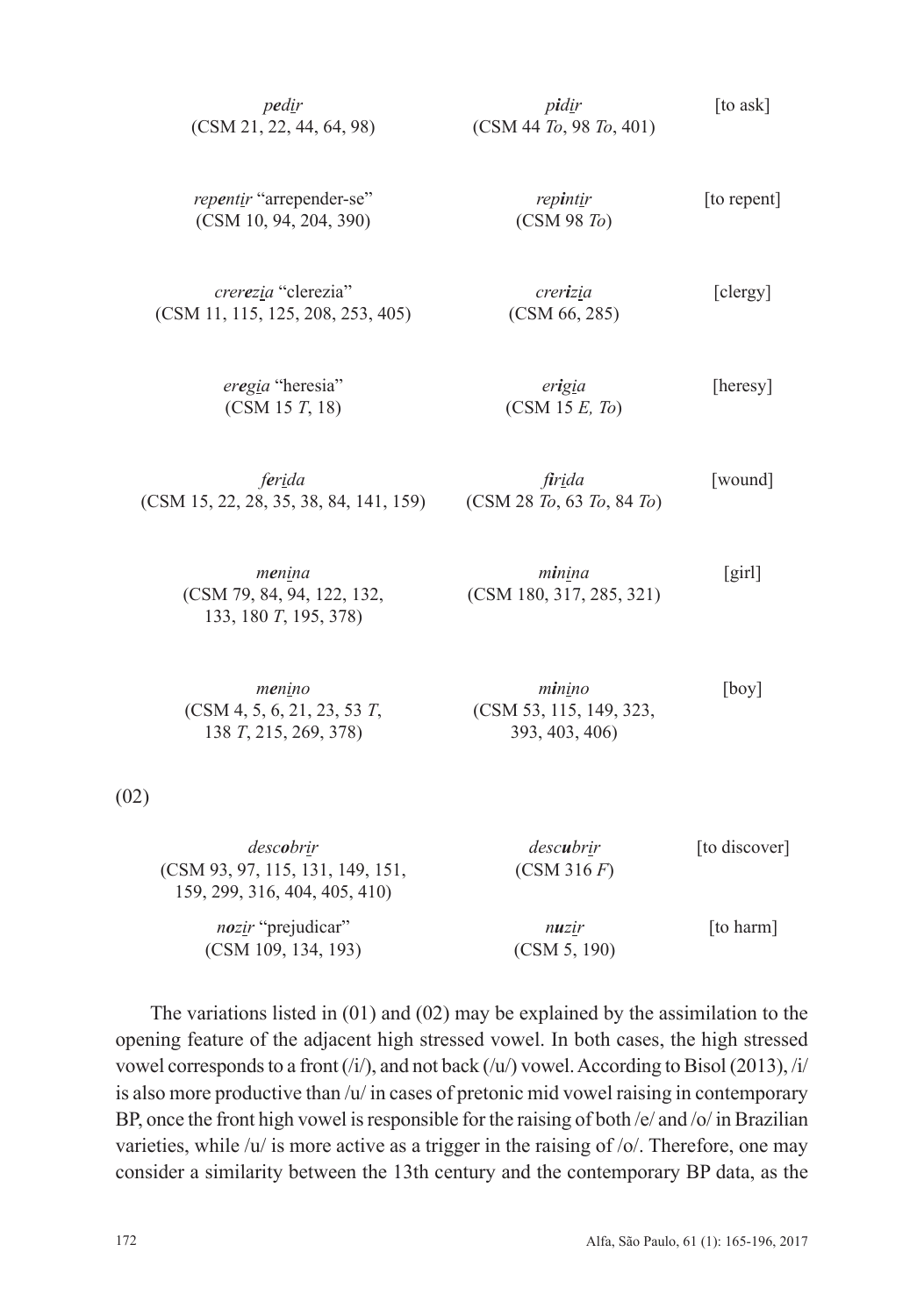previous examples reported /i/ influence to raise both /e/ and /o/ in Galician-Portuguese, but they did not bring any mid vowel raising conditioned by the back high vowel  $($ / $u$  $)$ .

The front high vowel in the adjacent unstressed syllable also raised the pretonic mid vowel:

(03)

| arcediago<br>(CSM 202 F, 204)                                        | arcidiago<br>(CSM 202)                             | [archdeacon]                 |
|----------------------------------------------------------------------|----------------------------------------------------|------------------------------|
| <i>avezimao</i> "infeliz"<br>(CSM 346)                               | avizimao<br>(CSM 127, 329)                         | [unhappy]                    |
| <i>nemigalla</i> "nada"<br>(CSM 65, 95, 117, 132, 178)               | nimigalla<br>(CSM 65 To, 75 E,<br>To: 253 E        | [nothing]                    |
| <i>pepion</i> "antiga moeda de Castela"<br>(CSM 85 T, 102, 145, 305) | pipion<br>(CSM 85 E)                               | [Old currency in<br>Castile] |
| <i>peticon</i> "petição, pedido"<br>(CSM 146, 265, 305, 386, 401)    | <i>piticon</i><br>(CSM 146 T, 401 T <sub>o</sub> ) | [petition/request]           |
| <i>preguiçoso</i><br>(CSM 37, 69, 171)                               | <i>priguiçoso</i><br>(CSM 363)                     | lazy                         |

In these cases, raising may also be supported by the spread of the height node of the high vowel in the subsequent syllable to the target. Based on contemporary BP data, Bisol (1981) states that high vowel tonicity is relevant in vowel harmony process, but it is not a decisive factor. According to the author, in varieties of southern region of Brazil, for instance, there are occurrences of vowel harmony conditioned by the subsequent unstressed high vowel (e.g.: *perdigão* [partridge]*, procissão* [procession]). The data presented above indicate that such principle also applies to the cases of vowel harmony of Galician-Portuguese, as the high vowel of the unstressed syllable also triggered the raising of pretonic vowels in the 13th century.

Consonantal segments also seem to have influenced some of the vowel raising cases registered by Fonte (2010a,b; 2014). Examples (04) and (05) below focus respectively on front and back mid vowels and prove such influence by the adjacent consonant on variation of the 13th century: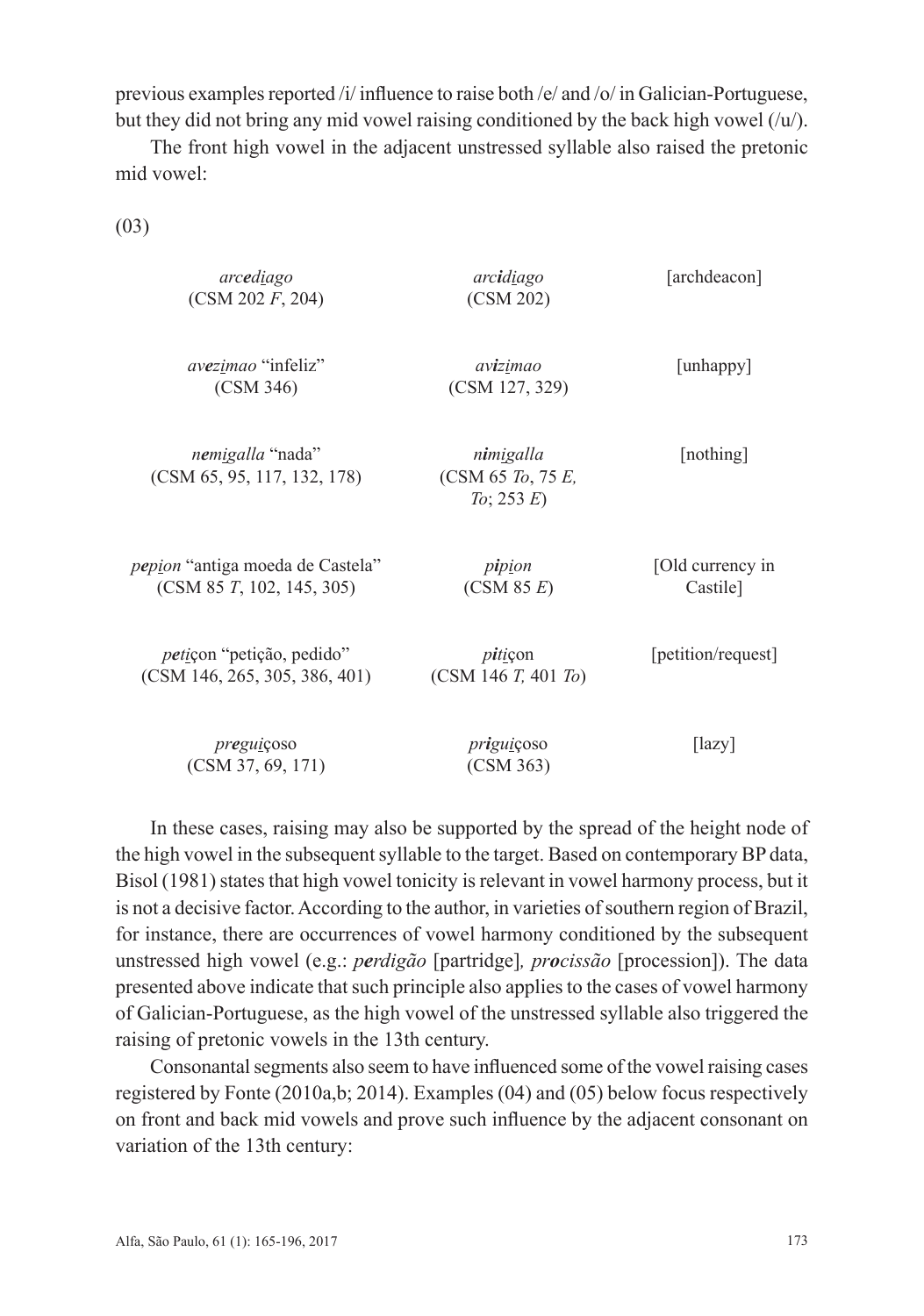*pennor* "penhor" (CSM 25, 62, 305, 369) *pinnor* (CSM 62 *T, To*) [pledge] *jogar* (CSM 6, 42, 136, 154, 156, 163, 254, 401) *jugar* (CSM 174 *E*) [to play] *coberto* (CSM 28, 69, 154, 208, 318, 406) *cuberto* (CSM 65, 208 *F*) [covered]

> *encoberto* (CSM 401 *To*) *encuberto* (CSM 194, 401) [covered]

In the variation indicated in  $(04)$ , palatal consonant  $([n])$  follows the raised mid vowel. In this case, if we consider that [i] is more coronal than [e] from the phonetic perspective, raising may be supported by the spread of the [coronal] feature (of the palatal consonant) to the (front) pretonic vowel of the subsequent syllable.

In (05), velar  $/(k, q)$  consonants are involved in the reduction process. In these cases, it would not be difficult to justify the pretonic vowel raising by the assimilation to the [dorsal] feature of the adjacent consonant, considering that [u] is phonetically more dorsal than [o].

In general, the analysis of the spelling variation cases presented in this subsection allow us to infer that the pretonic mid vowel raising occurred in the 13th century demonstrates that the rule was primarily conditioned by the assimilation to the opening feature of the (stressed or unstressed) high vowel of the adjacent syllable.

#### **Pretonic mid vowel raising in the spelling of** *Cancioneiro Geral*

After a century and a half of troubadour lyric, poetry disappeared from the Portuguese writings up to the 16th century, when Garcia de Resende decided to collect poetic texts produced throughout the 15th century and beginning of 16th century in his *Cancioneiro Geral*, published in 1516.This initiative is responsible for attesting the poetic production of Portugal in the 15th century. It is important to highlight that there is no document that attest Portuguese poetic production in the 14th century.

Fonte (2014) presented a phonological framework of Portuguese vowels by observing successive periods of the language, beginning from the first one (troubador

(04)

(05)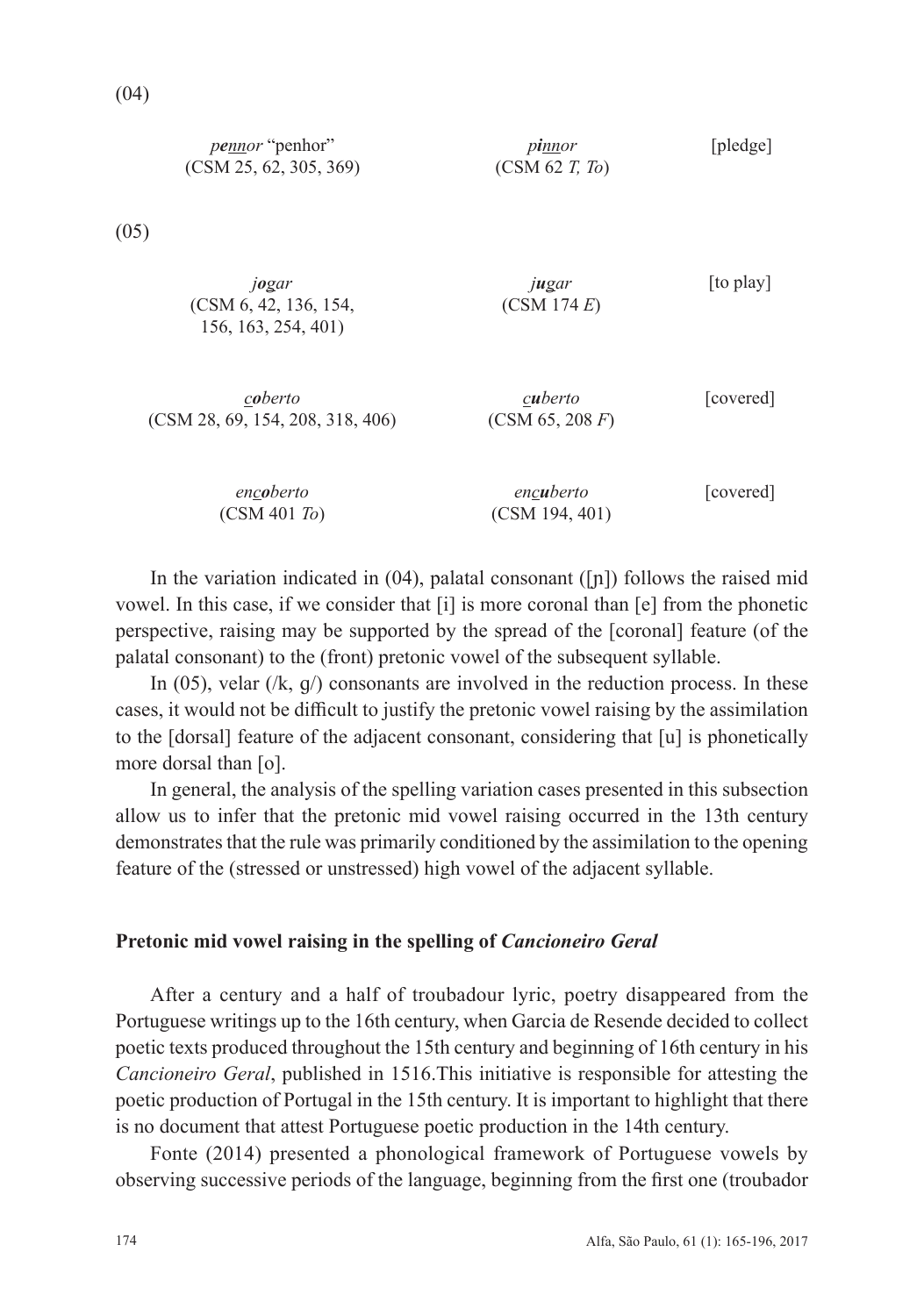verse). After analyzing the use of vowels in medieval religious cantigas, the author adopted, as a corpus*,* the next poetic work in the chronological axis of Portuguese poetry, i.e., the *Cancioneiro Geral*, by Resende.

In data from the 15th and early 16th centuries, Fonte (2014) found traces of pretonic mid vowel raising. However, according to the author, and unlike what occurs in the contemporary century, there were more cases of spelling variation or invariable spelling in the representation of pretonic mid and high vowels, in the *Cancioneiro Geral* than in Alfonso X's cantigas. On the other hand, although the number of cases has increased, in relation to the corpus of the previous period, the raising rule continues to be supported in the majority of the data by the influence of the adjacent segment.

In Middle Portuguese, the high stressed vowel remains a recurring context in raising of pretonic mid vowels, as Fonte's data (2014) point out. In the examples below, front (06) and back (07) high vowels are found in the stressed syllable following the raised (front) pretonic vowel:8

(06)

| <i>espedio</i> "despediu"<br>(p.48, III)                                                                                                                     | espidio<br>(p.90, III)                             | [she/he dismissed] |
|--------------------------------------------------------------------------------------------------------------------------------------------------------------|----------------------------------------------------|--------------------|
| pedir<br>$(p.149, I; p.371, 458, II; p.77, 288, 314, III;$<br>p.28, 71, 85, 86, 112, 159, 203, 221, 236,<br>245, 256, 286, 311, 313, 327, 336, IV)           | pidir<br>(p.235, 299, 301, 305,<br>II; $178$ , IV) | [to ask]           |
| queria<br>$(p.141, 143, 144, I; p.458, II; p.87, 213, 231,$<br>313, 348, III; p.105, 115, 137, 138, 158, 176,<br>192, 229, 235, 243, 249, 290, 303, 318, IV) | quiria<br>$(p.214, 245, \text{II})$                | [he/it wanted]     |
| seguir<br>$(p.74, 76, 92, 94, 154, I; p.311, 390, 398, II;$<br>p.161, 212, III; p.18, 30, 54, 70, 124, 136,<br>151, 218, 287, IV)                            | siguir<br>(p.487, I; 243, II; 88,<br>91, 100, III) | [to follow]        |

<sup>8</sup> In Middle and Modern Portuguese data, in addition to the variable spellings, there are many invariable spellings, unlike the occurrences in the contemporary century. For this reason, the examples of this and the subsequent section were also arranged based on this variation criterion: after separating the different parts of speech (verb and non-verb), the variant data, which come first, were separated, in each part of speech, from the invariant data, which come at last. This arrangement applies to all examples showed in this in the next section, except for cases of vowel reduction, whose division, as we will see below, will consider the type of consonant involved (coronal, labial or dorsal) and its position in relation to the vowel (before or after), in addition to the criteria already referred.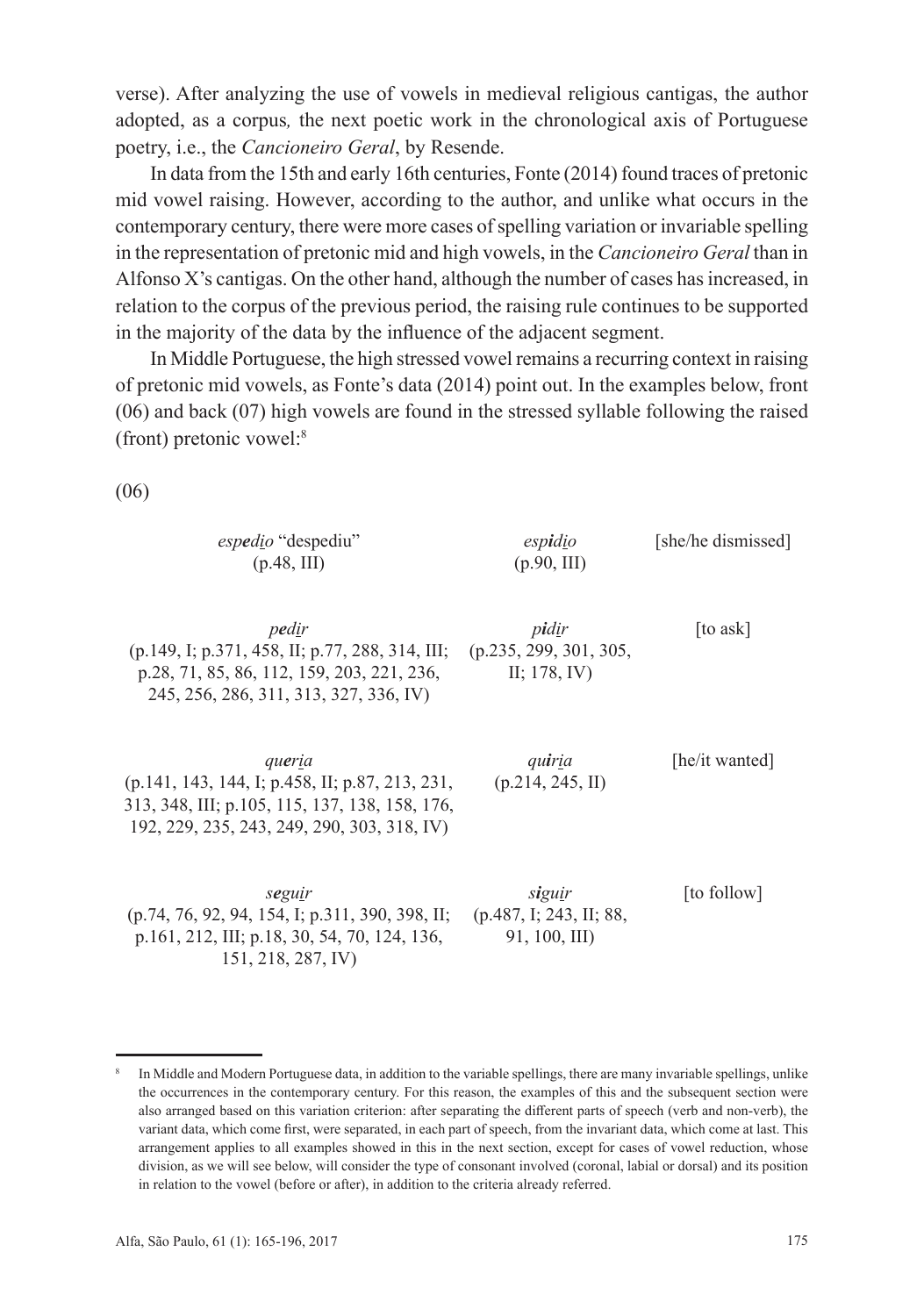| sentir<br>(p.75, 77, 80, 84, 105, 132, 141, 143, 145,<br>150, I; p.63, 68, 170, 174, 234, 248, 350,<br>357, 373, 412, 417, 448, 463, 468, II; p.7, 13,<br>42, 58, 63, 114, 117, 123, 124, 131, 144, 149,<br>164, 183, 193, 211, 290, 301, 352, III; p.3,<br>12, 15, 16, 36, 42, 58, 82, 87, 92, 95, 105,<br>113, 117, 122, 130, 143, 147, 233, 236, 245,<br>253, 290, 297, 302, 319, 321, IV) | sintir<br>(p.180, 1; p.65, 68,<br>131, 170, 211, 223,<br>228, 235, 244, 245,<br>256, 346, II) | [to feel]                   |
|-----------------------------------------------------------------------------------------------------------------------------------------------------------------------------------------------------------------------------------------------------------------------------------------------------------------------------------------------------------------------------------------------|-----------------------------------------------------------------------------------------------|-----------------------------|
| servir<br>(p.14, 80, 81, 85, 92, 93, 121, 141, 143, I;<br>p.417, II; p.163, 176, 191, 213, 277, 287,<br>290, 304, III; p.26, 34, 81, 84, 86, 117, 119,<br>124, 130, 156, 159, 192, 230, 234, 236, 245,<br>248, 256, 264, 279, 285, 287, 292, 294, 299,<br>301, 321, 327, IV)                                                                                                                  | sirvir<br>(p.488, I)                                                                          | [to serve]                  |
| <i>escrivi</i> (p.305, II)                                                                                                                                                                                                                                                                                                                                                                    |                                                                                               | [I wrote]                   |
| <i>escrivia</i> (p.416, II)                                                                                                                                                                                                                                                                                                                                                                   |                                                                                               | [I wrote]                   |
| <i>impid<u>i</u>r</i> (p.416, II)                                                                                                                                                                                                                                                                                                                                                             |                                                                                               | [to prevent]                |
| repitir (p.50, II)                                                                                                                                                                                                                                                                                                                                                                            |                                                                                               | [to repeat]                 |
| enliços<br>(p.214, I)                                                                                                                                                                                                                                                                                                                                                                         | inliço<br>(p.214, I)                                                                          | [tangle]                    |
| esprito<br>(p.63, 268, 272, 405, II; p.108,<br>111, 151, 172, 336, IV)                                                                                                                                                                                                                                                                                                                        | <i>Isprito</i><br>(p.211, IV)                                                                 | [spirit]                    |
| <i>fantesia</i><br>$(p.19, 303, 383, 401, 436, I; p.56, 144, 174,$<br>177, 221, 235, 238, 318, 325, 333, 344, 367,<br>410, 418, 443, 451, 454, 472, II; p.14, 118,<br>122, 147, 160, 169, 231, 232, 241, 255, III;<br>p.6, 21, 57, 91, 129, 213, 243, 294, 336, IV)                                                                                                                           | fant <b>i</b> s <u>i</u> a<br>(p.156, IV)                                                     | [fantasy]                   |
| medida<br>(p.18, 27, 46, 300, 325, 339, IV)                                                                                                                                                                                                                                                                                                                                                   | m <b>i</b> dida<br>$(p.211, \Pi)$                                                             | [measure]                   |
| men <u>i</u> na<br>(p.78, 302, IV)                                                                                                                                                                                                                                                                                                                                                            | min <u>i</u> nas<br>$(p.128, \text{III})$                                                     | $\left[\text{girls}\right]$ |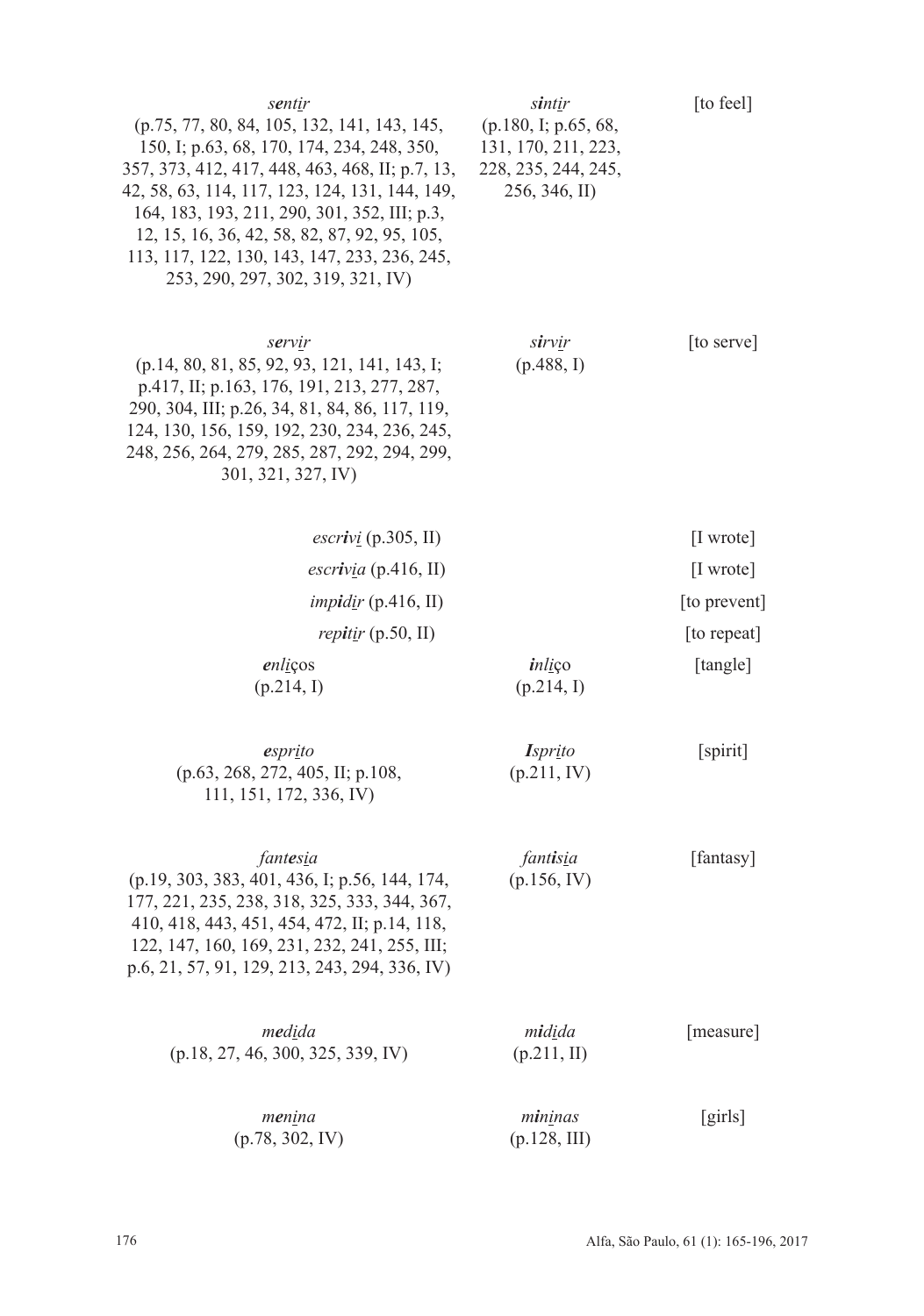| mentira<br>(p.67, 205, 298, 435, I; 17, 52, 452,<br>454, II; p.3, 24, III; p.136, 335, IV) | mintiras<br>(p.203, III; p.104, IV) | [lies]      |
|--------------------------------------------------------------------------------------------|-------------------------------------|-------------|
| metido<br>(p.62, 88, I; p.413, II; p.4, 355, 381, III;<br>$p.179$ , IV)                    | mitido<br>$(p.270, \text{II})$      | [involved]  |
| mezquinho<br>(p.215, III; p.163, 276, IV)<br>mezquinhos<br>(p.204, I)                      | mizquinho<br>(p.272, I)             | [stingy]    |
| pedido<br>(p.95, I; p.347, III)                                                            | pidido<br>$(p.272, \Pi)$            | [request]   |
| pedidos<br>(p.161, I; p.51, IV)                                                            | pididos<br>(p.222, IV)              | [requests]  |
| sentidos<br>(p.154, I; p.245, 246, II; p.63, 99,<br>III; p.46, 246, 253, 255, IV)          | sintidos<br>(p.210, II)             | [senses]    |
| $bili z$ "beliz" (p.222, IV)                                                               |                                     | [wily]      |
| bixigas (p.179, I)                                                                         |                                     | [bladders]  |
| mindigo (p.214, IV)                                                                        |                                     | [beggar]    |
| $pipino$ (p.309, II)                                                                       |                                     | [cucumber]  |
| repitida (p.219, II)                                                                       |                                     | [repeated]  |
| siguinte $(p.301, \Pi)$                                                                    |                                     | [following] |
| (07)                                                                                       |                                     |             |
| mes <u>u</u> ra                                                                            | misura                              | [curtsy]    |

| mesura<br>(p.184, I; p.233, 260, IV)         | misura<br>(p.320, I)                | $ $ cutto y $ $ |
|----------------------------------------------|-------------------------------------|-----------------|
| progenit <u>u</u> ra<br>$(p.355, \text{II})$ | proginitura<br>$(p.378, \text{II})$ | [progeny]       |
| vestiduras<br>(p.101, III)                   | vistidura<br>$(p.365, \text{III})$  | [vesture]       |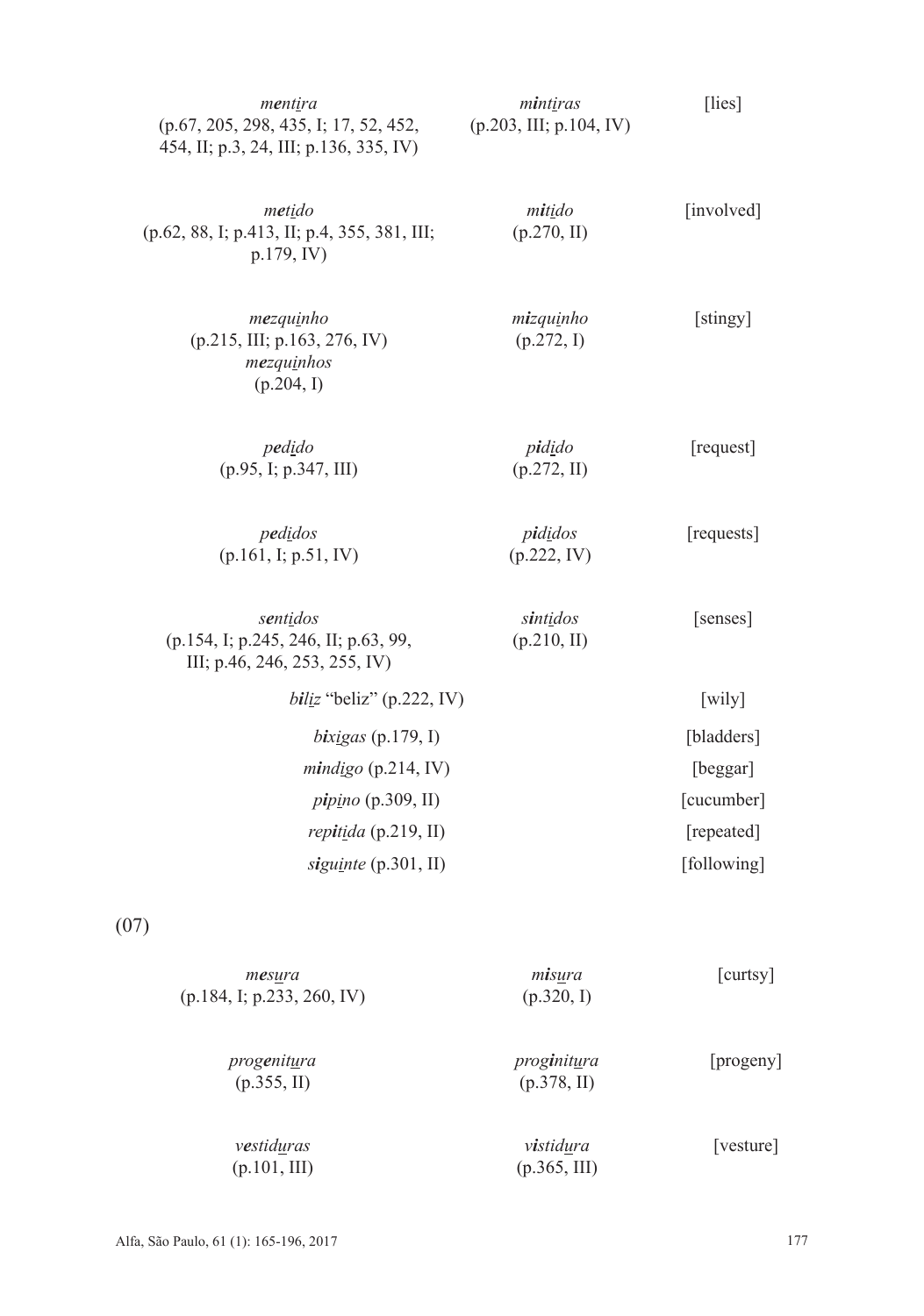Concerning the pretonic back vowel, in the *Cancioneiro* by Resende, raising cases including front (08) and back (09) high vowel of the stressed syllable were also reported:

(08)

| encobrir<br>(p.81, 152, 429, I; p.50, 412, 436,<br>438, II; p.11, 21, 131, 158, 163,<br>167, III; p.12, 28, 52, 249, 295, IV) | encubrir<br>(p.183, III; p.96, IV) | [to cover]       |
|-------------------------------------------------------------------------------------------------------------------------------|------------------------------------|------------------|
|                                                                                                                               | <i>chuvia</i> $(p.424, II)$        | [it was raining] |
|                                                                                                                               | <i>pussuir</i> (p.324, I)          | [to possess]     |
| corisco<br>$(p.209, \text{II})$                                                                                               | curiscos<br>(p.220, 317, I)        | [spark]          |
| <i>focinho</i><br>(p.212, 258, I)                                                                                             | <i>fucinhos</i><br>(p.220, III)    | [snout]          |
|                                                                                                                               | $durido$ (p.250, II)               | [sore]           |
| <i>lijunjaria</i> "lisonjaria" (p.237, II)                                                                                    |                                    | [flattery]       |
|                                                                                                                               | <i>pulicia</i> (p.209, I)          | [police]         |
|                                                                                                                               | $\textit{assuvios}$ (p.106, I)     | [whistles]       |

(09)

| cobertura<br>(p.183, 259, I) | <i>cubertura</i><br>(p.239, III)                        | [covering]  |
|------------------------------|---------------------------------------------------------|-------------|
| costumes<br>(p.79, III)      | custumes<br>$(p.283, 391, \text{II}; p.120, \text{IV})$ | [customs]   |
| <i>docuras</i>               | duç <u>u</u> ra                                         | [sweetness] |

| docuras          | ducura                                | [sweetness] |
|------------------|---------------------------------------|-------------|
| (p.318, 357, II) | (p.310, 315, 359, I; p.16, II; p.270, |             |
|                  | III; p.191, IV)                       |             |
|                  | ducuras                               |             |
|                  | (p.85, I; p.26, 120, III)             |             |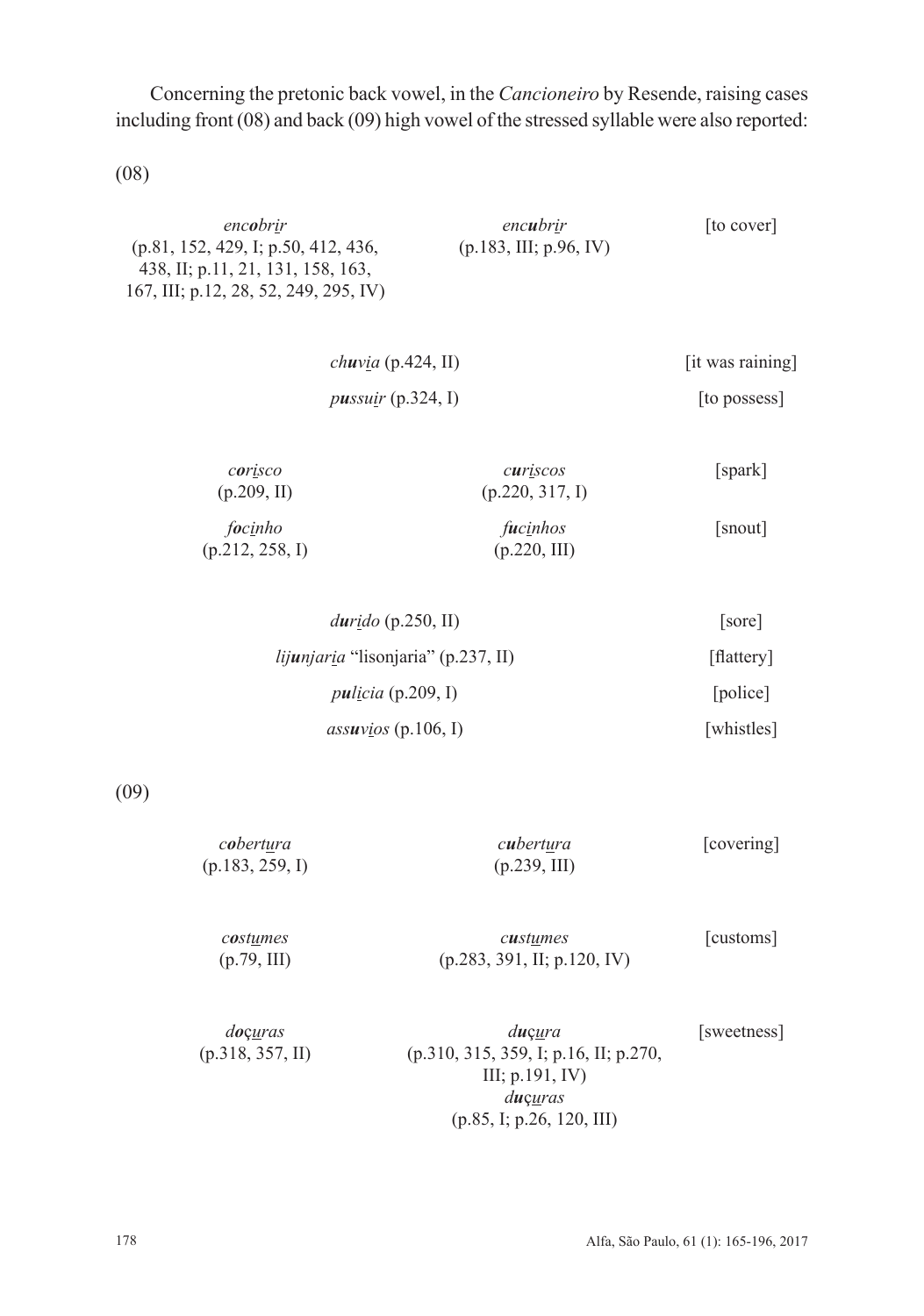| fortuna                                 | <i>furtuna</i>             | [fortune] |
|-----------------------------------------|----------------------------|-----------|
| (p.169, 322, 323, 324, 350, 422, I;     | (p.76, II; p.182, 252, IV) |           |
| p.215, 227, 253, 266, 391, 430, 437,    |                            |           |
| II; p.4, 6, 12, 68, 89, 186, III; p.54, |                            |           |
| 106, 252, 302, IV                       |                            |           |
|                                         |                            |           |

| monturo    | munturo              | $\lceil \text{dump} \rceil$ |
|------------|----------------------|-----------------------------|
| (p.208, I) | $(p.309, \text{II})$ |                             |

| bud <u>u</u> m (p.309, II)               | [stink]     |
|------------------------------------------|-------------|
| <i>apustura</i> "compostura" (p.251, II) | [composure] |
| <i>cumpustura</i> $(p.133, I)$           | [composure] |
| <i>rebuludo</i> (p.337, IV)              | [plump]     |

As we may note, in cases of vowel harmony of Middle Portuguese, unlike what was found for Galician-Portuguese, both front (/i/) and back high vowel (/u/) acted like a trigger to the process.

In the unstressed syllable, in the data of *Cancioneiro Geral*, according to Fonte (2014), the front high vowel favors the raising of front mid vowels (10), and the back high vowel influences the raising of back mid vowels (11):

(10)

| competidor<br>$(p.155, \text{III})$                                                                  | compitidor<br>$(p.24, \text{II})$                                                 | [competitor] |
|------------------------------------------------------------------------------------------------------|-----------------------------------------------------------------------------------|--------------|
| mentirosos<br>$(p.76, \text{III})$                                                                   | mintiroso<br>$(p.410, \Pi)$                                                       | $[$ liar $]$ |
| <i>nemigalha</i> "nada"<br>(p.306, 435, 473, I; p.34, 38, II; p.32, 214,<br>288, III; p.90, 170, IV) | nimigalha<br>(p.193, IV)                                                          | [nothing]    |
| sentimento<br>(p.93, 101, I; p.36, III)                                                              | sintimento<br>$(p.234, \text{II})$<br><i>sintimentos</i><br>$(p.246, \text{II};)$ | [feeling]    |
| cir <u>imonia</u> (p.218, II)                                                                        |                                                                                   | [ceremony]   |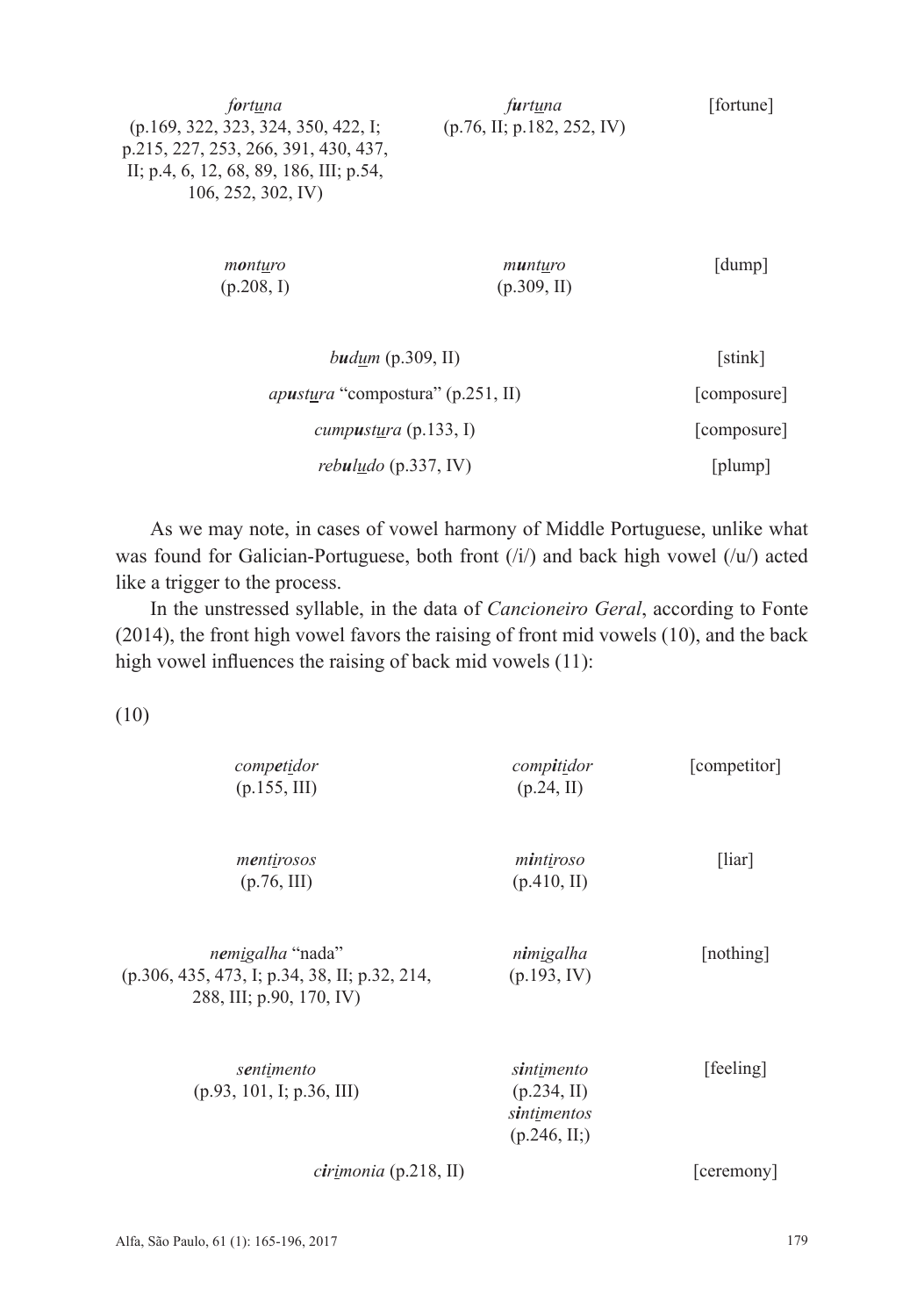| $c$ <i>irmonias</i> (p.429, II)               | [ceremonies]       |
|-----------------------------------------------|--------------------|
| dilicada (p.191, IV)                          | [delicate]         |
| $dirivados$ (p.212, I)                        | [derivative]       |
| <i>livianas</i> (p.446, II)                   | [frivolous]        |
| <i>livindade</i> (p.63, III)                  | [levity]           |
| mixilhão (p.473, I)                           | [mussel]           |
| $mixilhoa$ "mexerico" (p.201, III)            | $[$ gossip $]$     |
| <i>persiguidores</i> (p.240, II)              | [persecutors]      |
| $anticiparam$ (p.70, III)                     | [they anticipated] |
| <i>entristicer</i> (p.107, IV)                | [to sadden]        |
| <i>vivirá</i> (p.271, I)                      | [she will live]    |
| <i>vivirei</i> (p.79, 339, II; p.93, 119, IV) | [I will live]      |
| <i>vivireis</i> $(p.85, \text{III})$          | [you will live]    |

(11)

| procurar<br>(p.68, I)                                 | prucurar<br>(p.40, I)                    | [to search]    |
|-------------------------------------------------------|------------------------------------------|----------------|
|                                                       | acustumar (p.101, III)                   | [to accustom]  |
|                                                       | <i>custumar</i> (p.402, III; p.266, IV)  | [to custom]    |
| cogumelos<br>(p.337, IV)                              | cugumelo<br>(p.273, IV)                  | [mushroom]     |
| costumado<br>(p.389, III)                             | <i>acustumado</i><br>$(p.128, \Pi)$      | [accustomed]   |
| p <b>o</b> rt <u>u</u> gueses<br>$(p.198, \text{II})$ | purtugues<br>$(p.235, \text{III})$       | [Portuguese]   |
|                                                       | $acustu$ mada (p.191, IV)                | [accustomed]   |
|                                                       | <i>cumunal</i> (p.124, III)              | [communal]     |
|                                                       | <i>custureiro</i> $(p.45, II)$           | [couturier]    |
|                                                       | <i>custureiros</i> $(p.222, \text{III})$ | [couturiers]   |
|                                                       | <i>custumada</i> (p.236, II)             | [accustomed]   |
|                                                       | desacustumada (p.128, II)                | [unaccustomed] |
|                                                       |                                          |                |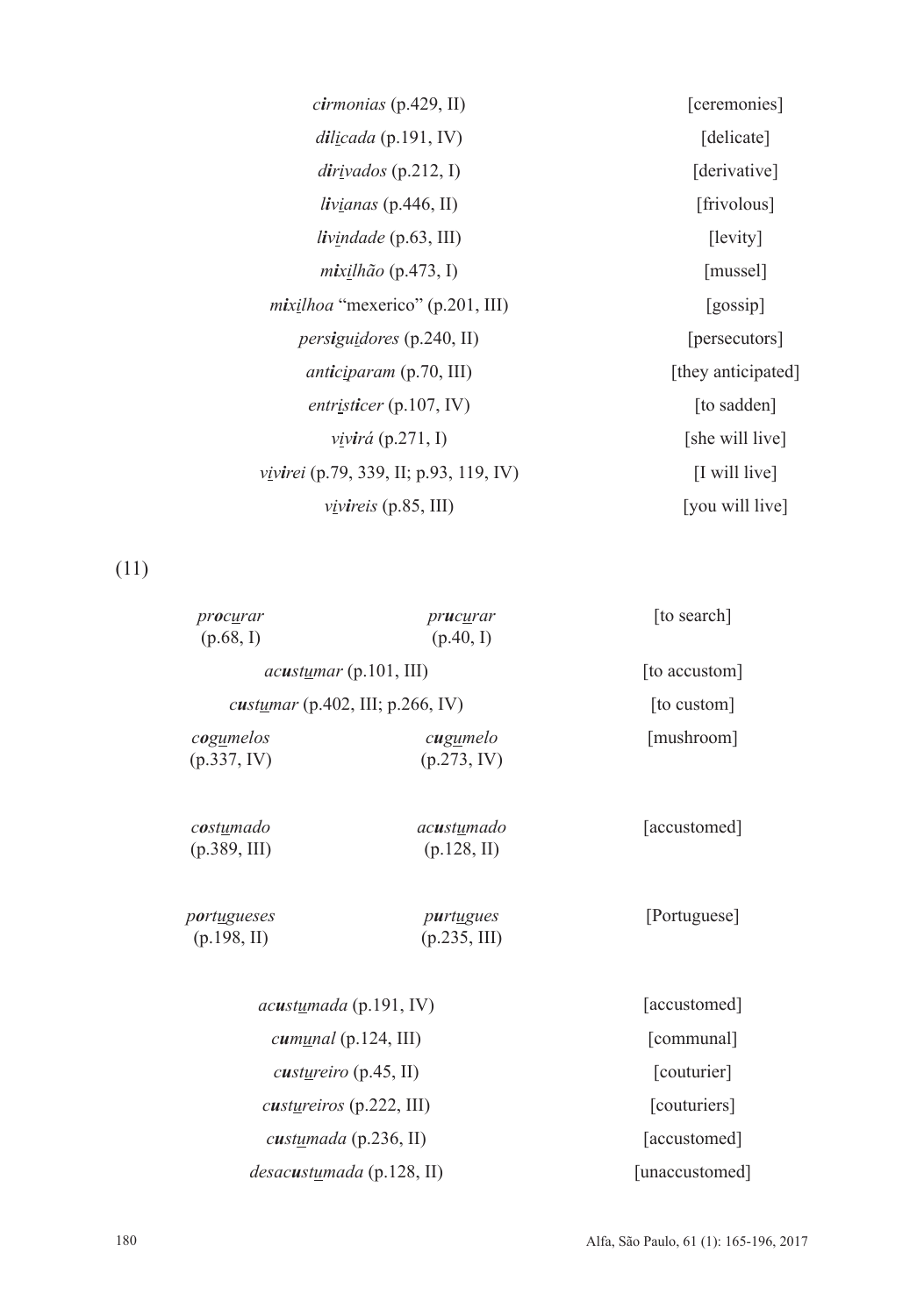With regard to the data presented in  $(10)$  and  $(11)$ , it is worth noting that, in many of these examples, the raising of the pretonic mid vowel may be a result of other (verbal or nominal) paradigms, as in *m[i]ntiroso* [liar], *comp[i]tidor* [competitor], *s[i]ntimento*  [feeling] and *pers[i]guidores* [persecutors], among the front vowels, in which the raising may be associated to the pronunciation of these vowels (which are also raised) in verbal tenses *m[i]ntir* [to liar]*, comp[i]tir* [to compete]*, s[i]ntir* [to feel] and *pers[i]guir* [to persecute] (all of them with high vowel in the stressed syllable), or among back vowels, in *pr[u]curar* [to search], *ac[u]stumar* [to accustom] and derivatives, in which high pretonic vowel may be a sign of raising in nominal forms such as *pr[u]cura* [search] and *c[u]stume* [custom] (also with a stressed high vowel).

In word-initial position, the front mid vowel was raised in the spelling of *Cancioneiro Geral* in syllables closed by nasal (12) or sibilant (13) consonants:

(12)

| envidar                   | <i>invidar</i>        | [to make]  |
|---------------------------|-----------------------|------------|
| (p.315, III; p.284, IV)   | $(p.336, \text{III})$ |            |
| <i>insinar</i> (p.364, I) |                       | [to teach] |

(13)

| <i>istenso</i> "extenso" (p.267, II) | [extensive] |  |
|--------------------------------------|-------------|--|
|--------------------------------------|-------------|--|

Fonte (2014) also registered a case of spelling variation in *Cancioneiro Geral* including the pretonic front vowel of the prefix *des-*:

(14)

| desfavores                | disfavores     | [disfavor] |
|---------------------------|----------------|------------|
| (p.106, 122, 124, 153, I; | (p.99, 106, I) |            |
| p.82, 122, 161, IV)       |                |            |

At last, adjacent consonants demonstrated an expressive context in data of Middle Portuguese: the number of cases of mid vowel raising associated to the vowel reduction process in data of the 15th and the early 16th centuries is considerably higher than the one registered in the cantigas of the 13th century. In the examples listed in (15) and (16), consonantal segments are involved in raising cases of front and back pretonic vowels, respectively:9

<sup>9</sup> As previously mentioned in this paper, the arrangement of the examples related to the vowel reduction process considered, overall, the place of articulation of the consonant (coronal, labial or dorsal) and its position regarding the raised vowel. At first, examples were classified by the consonant type and listed according to the following order: coronal, labial and dorsal. Then, within each group, data were divided according to the consonant position in relation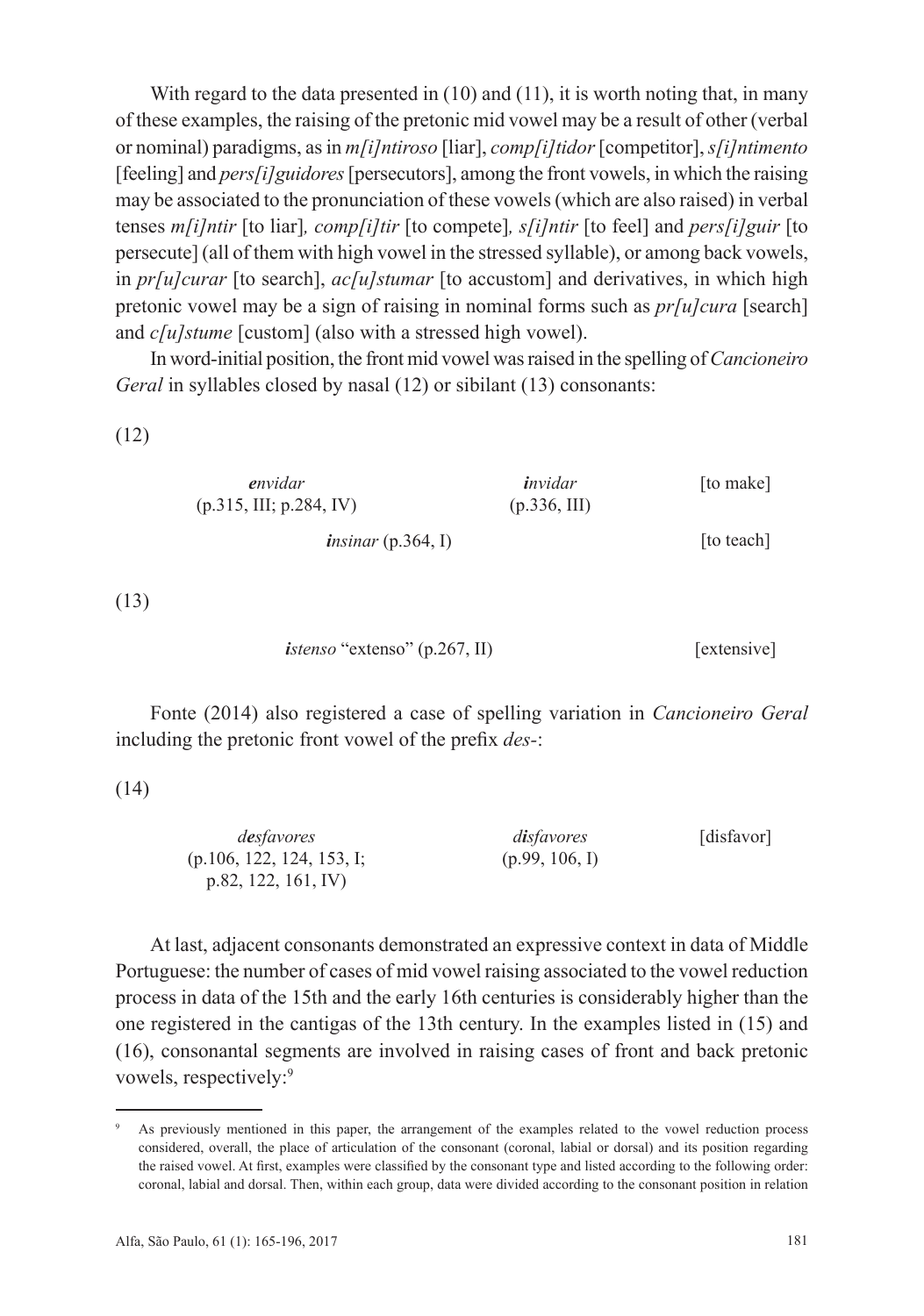| ensan <u>d</u> ecer<br>(p.20, I; 174, III; p.59, 297, IV)                                                                                                                 | ensandicer<br>(p.31, I)                                                                                                                                                                                                                                                                                                                                                                                                                                                                                                                                | [to go mad]      |
|---------------------------------------------------------------------------------------------------------------------------------------------------------------------------|--------------------------------------------------------------------------------------------------------------------------------------------------------------------------------------------------------------------------------------------------------------------------------------------------------------------------------------------------------------------------------------------------------------------------------------------------------------------------------------------------------------------------------------------------------|------------------|
|                                                                                                                                                                           | $b$ ocijar (p.71, I)                                                                                                                                                                                                                                                                                                                                                                                                                                                                                                                                   | [to yawn]        |
|                                                                                                                                                                           | $divera$ "deveria" (p.13, 185, II; 104, III)                                                                                                                                                                                                                                                                                                                                                                                                                                                                                                           | [I should]       |
| sequer<br>(p.24, 308, 400, I; 19, 88, II)                                                                                                                                 | siquer<br>$(p.202, \text{III})$                                                                                                                                                                                                                                                                                                                                                                                                                                                                                                                        | [not even]       |
|                                                                                                                                                                           | cacireiro "carcereiro" (p.99, IV)                                                                                                                                                                                                                                                                                                                                                                                                                                                                                                                      | [prison officer] |
|                                                                                                                                                                           | <i>liam</i> (p.318, II; p.398, III; p.169, IV)                                                                                                                                                                                                                                                                                                                                                                                                                                                                                                         | [lion]           |
|                                                                                                                                                                           | lião (p.376, 380, 382, 387, 388, 389, 467, II)                                                                                                                                                                                                                                                                                                                                                                                                                                                                                                         | $[$ lion $]$     |
|                                                                                                                                                                           | <i>lioa</i> (p.282, III; p.331, IV)                                                                                                                                                                                                                                                                                                                                                                                                                                                                                                                    | [lioness]        |
|                                                                                                                                                                           | $\mu$ ões (p.302, 378, 379, 381, I)                                                                                                                                                                                                                                                                                                                                                                                                                                                                                                                    | [lions]          |
|                                                                                                                                                                           | $li\$ {o}oes (p.334, IV)                                                                                                                                                                                                                                                                                                                                                                                                                                                                                                                               | [lions]          |
|                                                                                                                                                                           | $li\$ {o}oes (p.327, I)                                                                                                                                                                                                                                                                                                                                                                                                                                                                                                                                | [lions]          |
|                                                                                                                                                                           | $li\$ {li}õos (p.150, IV)                                                                                                                                                                                                                                                                                                                                                                                                                                                                                                                              | [lions]          |
|                                                                                                                                                                           | lionado (p.84, IV)                                                                                                                                                                                                                                                                                                                                                                                                                                                                                                                                     | [tawny]          |
| melhor<br>(p.161, 324, 470, I; p.140, 195,<br>196, 228, 354, 419, 421, 422,<br>429, II; p.24, 29, 189, 237,<br>272, III; p.7, 8, 13, 286, 289,<br>296, 309, 327, 331, IV) | milhor<br>(p.21, 34, 63, 105, 124, 125, 141,<br>169, 174, 181, 182, 190, 205, 221,<br>280, 282, 285, 367, 380, 382, 391,<br>417, 418, 424, 426, 472, 473, 488,<br>489, I; p.12, 39, 53, 79, 149, 170,<br>186, 187, 190, 192, 218, 244, 247,<br>267, 312, 329, 346, 350, 356, 459,<br>472, II; p.26, 51, 90, 103, 108, 118,<br>129, 137, 143, 151, 164, 169, 174,<br>177, 178, 206, 217, 236, 251, 281,<br>294, 314, 318, 326, 351, 359, 368,<br>384, 392, III; p.11, 31, 91, 94, 101,<br>102, 103, 123, 136, 167, 169, 225,<br>242, 243, 280, 296, IV) | [better/best]    |
| <i>melhores</i><br>(p.150, 461, 469, I)                                                                                                                                   | milhores<br>(p.174, I; p.314, II; p.356, III)                                                                                                                                                                                                                                                                                                                                                                                                                                                                                                          | [better/best]    |

to each raised pretonic vowel: first the examples with consonant before the vowel; then the examples in which the consonant is in the adjacent syllable. After this division, the arrangement follows the same criterion adopted for the other examples demonstrated in this section: verbs and non-verbs, variable and invariable words and, finally, alphabetical order.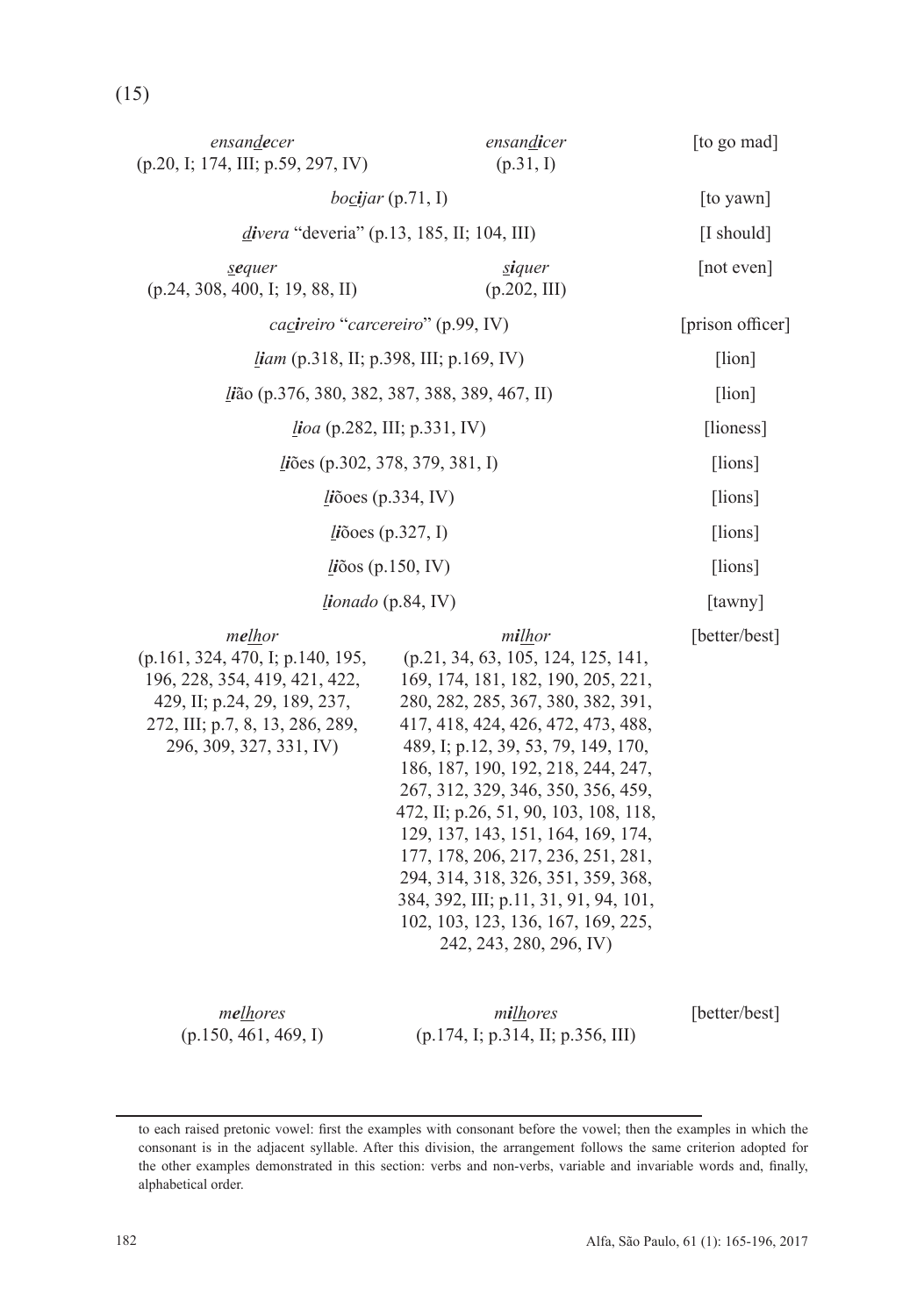| rendeiro                | rindeiros             | who receives |
|-------------------------|-----------------------|--------------|
| (p.370, II; p.377, III) | $(p.233, \text{III})$ | income]      |

| bisouro $(p.338, IV)$               | [beetle]  |
|-------------------------------------|-----------|
| <i>Marichal</i> (p.29, 259, III)    | [marshal] |
| <i>ninhū</i> (p.376, III)           | [none]    |
| <i>pineira</i> "peneira" (p.435, I) | [sieve]   |
| pirnalta (p.366, III)               | [leggy]   |

*juelhos*

[knees]

(16)

*joelhos*

| (p.493, I)                                                                            | $(p.35, \text{II})$            |             |
|---------------------------------------------------------------------------------------|--------------------------------|-------------|
| fogueira<br>$(p.382-383, \text{III})$                                                 | <i>fugueiras</i><br>(p.330, I) | [bonfire]   |
| muela (p.110, 198, III)                                                               |                                | [gizzard]   |
| pumar (p.294, I)                                                                      |                                | [orchard]   |
| coitado<br>(p.104, 146, I)                                                            | cuitado<br>$(p.200, \Pi)$      | [suffering] |
| <i>cuberta</i> (p.174, 192, 271, I; p.224, III)                                       |                                | [covered]   |
| <i>cubertas</i> (p.345, I; p.32, 247, 397, II)                                        |                                | [covered]   |
| <i>cuberto</i> (p.167, 347, I; p.42, 249, 406, II)                                    |                                | [covered]   |
| cubeertos (p.275, IV)                                                                 |                                | [covered]   |
| <i>cubertos</i> (p.332, II; p. 97, III)                                               |                                | [covered]   |
| descuberta (p.371, 385, I; 326, 438, II; p.45, IV)                                    |                                | [uncovered] |
| <i>descubertas</i> (p.345, 405, I; p.217, II; p.74, III)                              |                                | [uncovered] |
| descuberto (p.81, 213, 400, I; p.136, 436, 461,<br>II; p.361, III; p.12, 52, 153, IV) |                                | [uncovered] |
| $descubertos$ (p.332, II)                                                             |                                | [uncovered] |
| encuberta (p.350, 371, I; p.150, II; p.59, IV)                                        |                                | [covered]   |
| encubertas (p.153, I; p.136, 146, II)                                                 |                                | [covered]   |
| encuberto (p.143, 286, 296, I; p.189, II)                                             |                                | [covered]   |
| <i>encubertos</i> (p.326, II; p.18, III; p.114, IV)                                   |                                | [covered]   |
|                                                                                       |                                |             |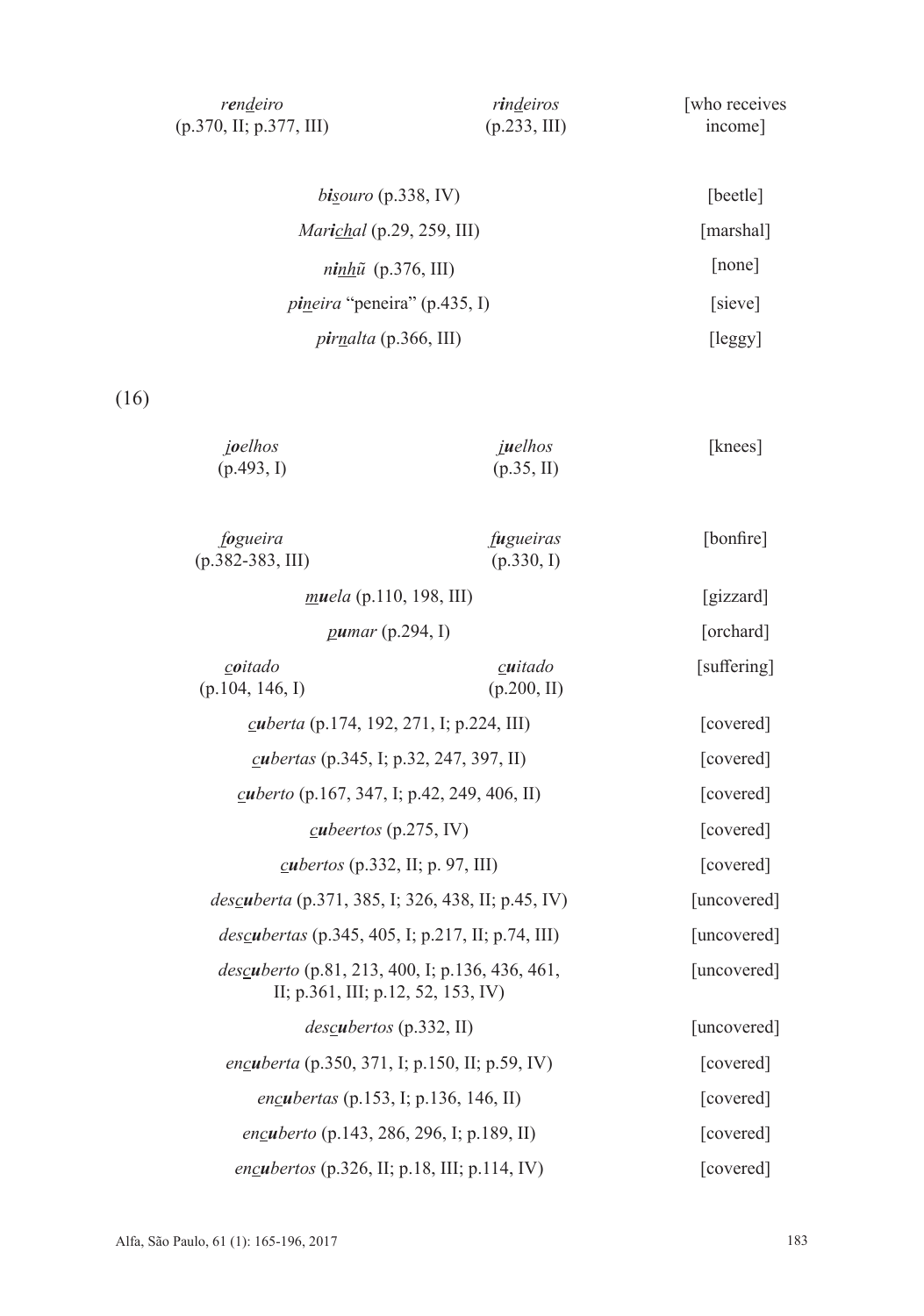| <i>regurosos</i> "rigoroso" (p.419, I)                                                          | [rigorous]           |
|-------------------------------------------------------------------------------------------------|----------------------|
| jugar "jogar" (p.149, 150, 169, 170, 297, 303, I;<br>452, II; p.18, 78, 329, III; p.3, 172, IV) | to play              |
| <i>jugatar</i> (p. 301, I)                                                                      | [to joke]            |
| $j$ <b>u</b> guetar (p.382, III)                                                                | to joke              |
| $jugador$ (p.18, III)                                                                           | player               |
| $j$ <b>u</b> gadores (p.311, I)                                                                 | [players]            |
| <i>juguetador</i> (p.298, I)                                                                    | [ <i>j</i> oker]     |
| <i>juguetas</i> (p.83, IV)                                                                      | [i <sub>0</sub> ker] |

The examples listed in (15) present occurrences of front mid vowel raising in the pretonic syllable. In these data, the raised pretonic vowel is preceded or followed by a coronal consonant that may have conditioned the raising rule.

The examples pointed out in (16) highlight the recurrence of labial and dorsal consonants in several raising cases of back pretonic mid vowels. These cases can be motivated by the assimilation of [labial] and [dorsal] features of such consonants, considering, for example, that [u] is phonetically more labial and dorsal than [o]. Among these data, only the variation *joelhos* ~ *juelhos* cannot be explained by the assimilation to the feature of the (palatal) adjacent consonant, as back vowels do not present [coronal] feature. On the other hand, we could associate pretonic mid vowel raising to the fact that palatal (as well as velar) consonants are produced in a higher point in the mouth cavity. However, the problem is that this assimilation could not be represented by the Feature Geometry Model, as it does not comprise the opening feature of consonantal segments. The vowel encounter context could also be brought into question to support pretonic mid vowel raising, since such context is also productive in raising cases of contemporary BP. Even so, we could not say that it is an assimilation case. Therefore, these are cases supporting Bisol's proposal (2009) that the vowel reduction process would be more associated to neutralization rather than assimilation, which has been already mentioned in this paper.

Vowel raising in Middle Portuguese was conditioned by both processes: harmony and reduction. When we match the results of the two periods considered, we find an increase of the passage from Galician-Portuguese to Middle Portuguese in cases including productivity of consonantal contexts, which were as expressive as those regarding high vowel of the (stressed or unstressed) adjacent syllable, among the data of the 15th and the early 16th centuries. Although most of these cases may be justified by the assimilation to the features of the involved consonants, we understand, as Bisol (2009), that the vowel reduction process, unlike harmony, is closer to a neutralization rule – reducing the system from five to three vowels –, than to a rule of feature assimilation. The comparison between data of the two periods analyzed so far suggests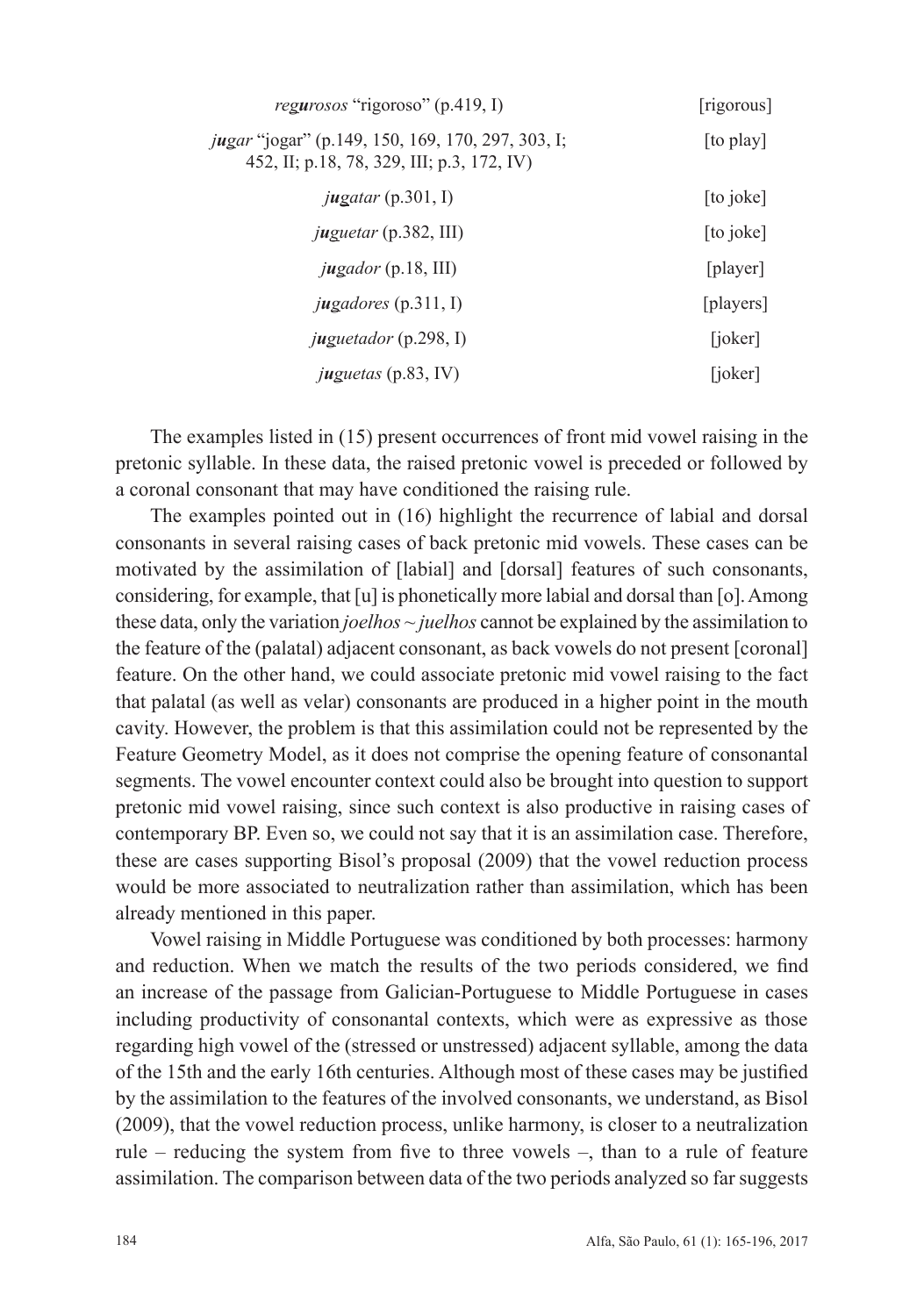a development of this reduction work of the pretonic vowel system in the history of the language as there has been a relevant increase in the passage from a period to another in vowel raising of pretonic mid vowels followed by a consonant.

## **Pretonic mid vowel raising in the spelling of** *Os Lusíadas*

To provide data on Modern Portuguese, Fonte (2014) selected Camões' masterwork, a classic of Portuguese Literature and an icon of Renaissance in Portugal: *Os Lusíadas*  [*The Lusiads*].

This third moment, in the chronological axis of the history of Portuguese language, also brings evidence of raising rule productivity in pretonic mid vowels of that time. The phonetic-phonological contexts involved in the cases documented by Fonte (2014) in Camões' epic work are similar to those registered for the previous periods.

The high stressed vowel was identified as a recurring context among raising cases of front and back pretonic mid vowel. In (17), there is a front high stressed vowel in the subsequent syllable of the (raised) pretonic vowel, which is also a front vowel:

(17)

| sentir<br>(I-15; II-15, 66; III-65, 66, 141; IV-<br>14, 29, 36; V-58, VI-31, 36; VIII-<br>35, 58; IX-48; X-12, 33, 36, 48) | sintir<br>$(V-52)$            | [to feel]   |
|----------------------------------------------------------------------------------------------------------------------------|-------------------------------|-------------|
| difirir<br>$(I-30; VIII-80)$                                                                                               |                               | [to differ] |
| devida<br>$(I-56)$                                                                                                         | divido<br>$(III-1; VI-55)$    | [due]       |
| embebidos<br>$(X-24)$                                                                                                      | embibidos<br>$(V-90)$         | [soaked]    |
| perigo<br>$(I-43; II-14, 27, 28, 30, 44; III-21;$<br>IV-8, 29, 80, 101; V-43; VII-2, 39;<br>VIII-48, 85)                   | pirigos<br>$(VIII-89)$        | [danger]    |
| Sevilha<br>$(III-75; VIII-24)$                                                                                             | S <b>i</b> vilha<br>$(IV-46)$ | [Seville]   |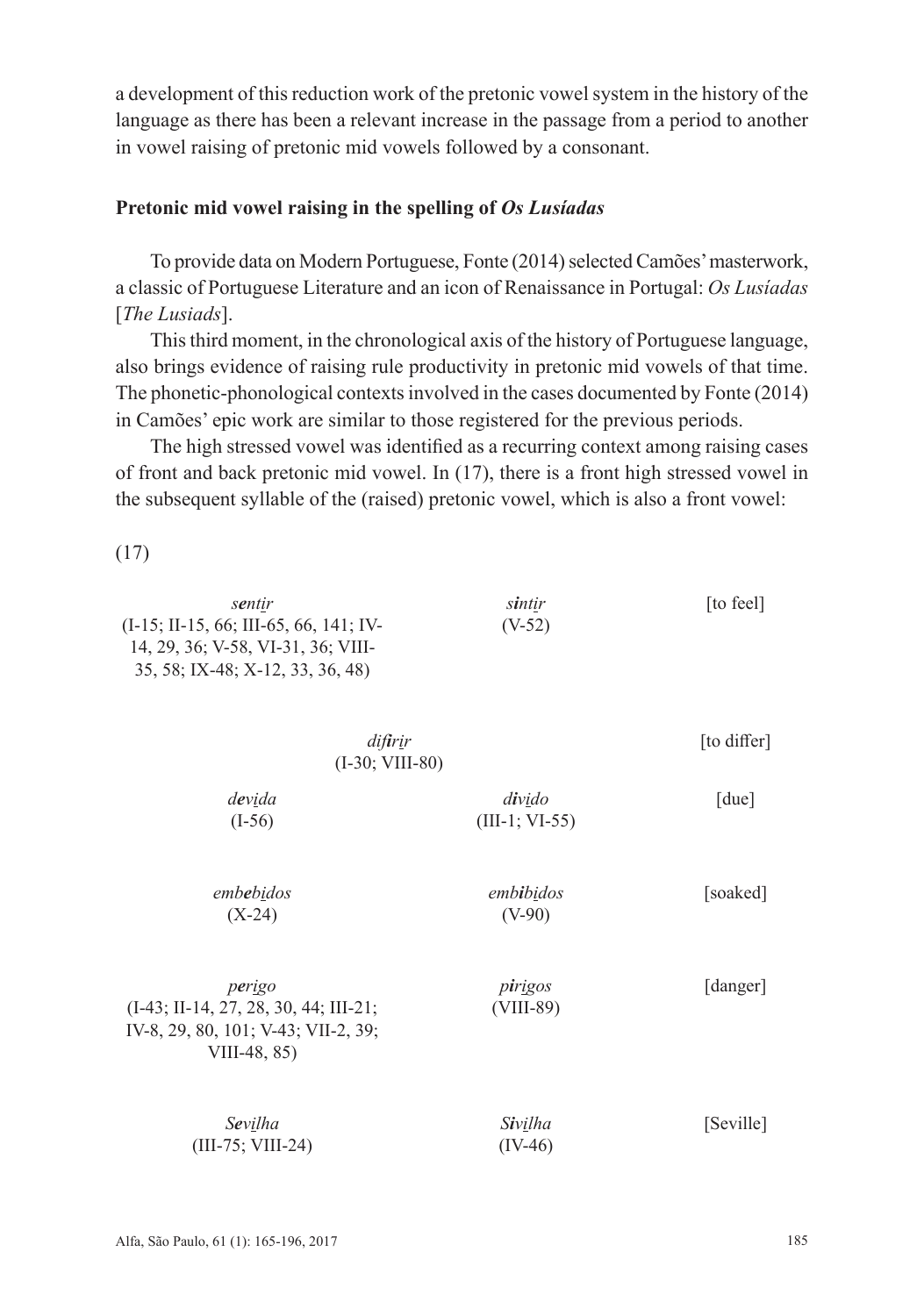| gingivas $(V-81)$                             | [gums]                     |
|-----------------------------------------------|----------------------------|
| minina (III-134; IV-3)                        | $\left[\text{girl}\right]$ |
| minino (II-36, 43; III-125; IV-92; IX-30, 35) | [boy]                      |
| <i>niquicia</i> "nequícia" (VIII-65)          | [malice]                   |
| <i>Apinino</i> "Apenino" (III-15)             | [Apennines]                |
| <i>Cyfisia</i> "cefisio" $(IX-60)$            | [Cephissian]               |
| <i>Cizimbra</i> "Sesimbra" (III-65)           | [Sesimbra]                 |
| <i>Hircinia</i> "Hercínia" (III-11)           | [Hercynian]                |

Among the cases of back mid vowel raising registered by Fonte (2014) on the spelling of *Os Lusíadas*, front (18) and back (19) high stressed vowels are also relevant contexts:

(18)

| descobrir<br>(I-43, 103; IV-6; V-4, 44; VIII-70,<br>71, 72; IX-40, 69, 86; X-52, 140) | <i>descubrir</i><br>$(V-25; VI-26)$        | [to discover]  |
|---------------------------------------------------------------------------------------|--------------------------------------------|----------------|
| sorrir<br>$(V-35)$                                                                    | surrir<br>$(IX-70)$                        | [to smile]     |
| <i>cubrir</i> (II-15; VII-37)                                                         |                                            | [to cover]     |
| <i>engulir</i> (VI-97)                                                                |                                            | [to swallow]   |
| cobiça<br>(VII-2, 11; VIII-59, 77; IX-93)                                             | cubiça<br>$(III-32; IV-95; X-55, 58, 145)$ | [covetousness] |
| homicida<br>$(X-115)$                                                                 | h <b>u</b> micidas<br>$(III-136)$          | [homicidal]    |
| <i>insuffridas</i> (V-43)                                                             |                                            | [not suffered] |
| <i>insufribil</i> (I-65)                                                              |                                            | [insufferable] |

(19)

*costume* (I-45; II-81, 94, 110; III-13, 96; IV-65; V-2, 98; VII-15, 41, 44, 58, 66; X-91) *custume* (V-1; VIII-42; X-68, 139) [custom]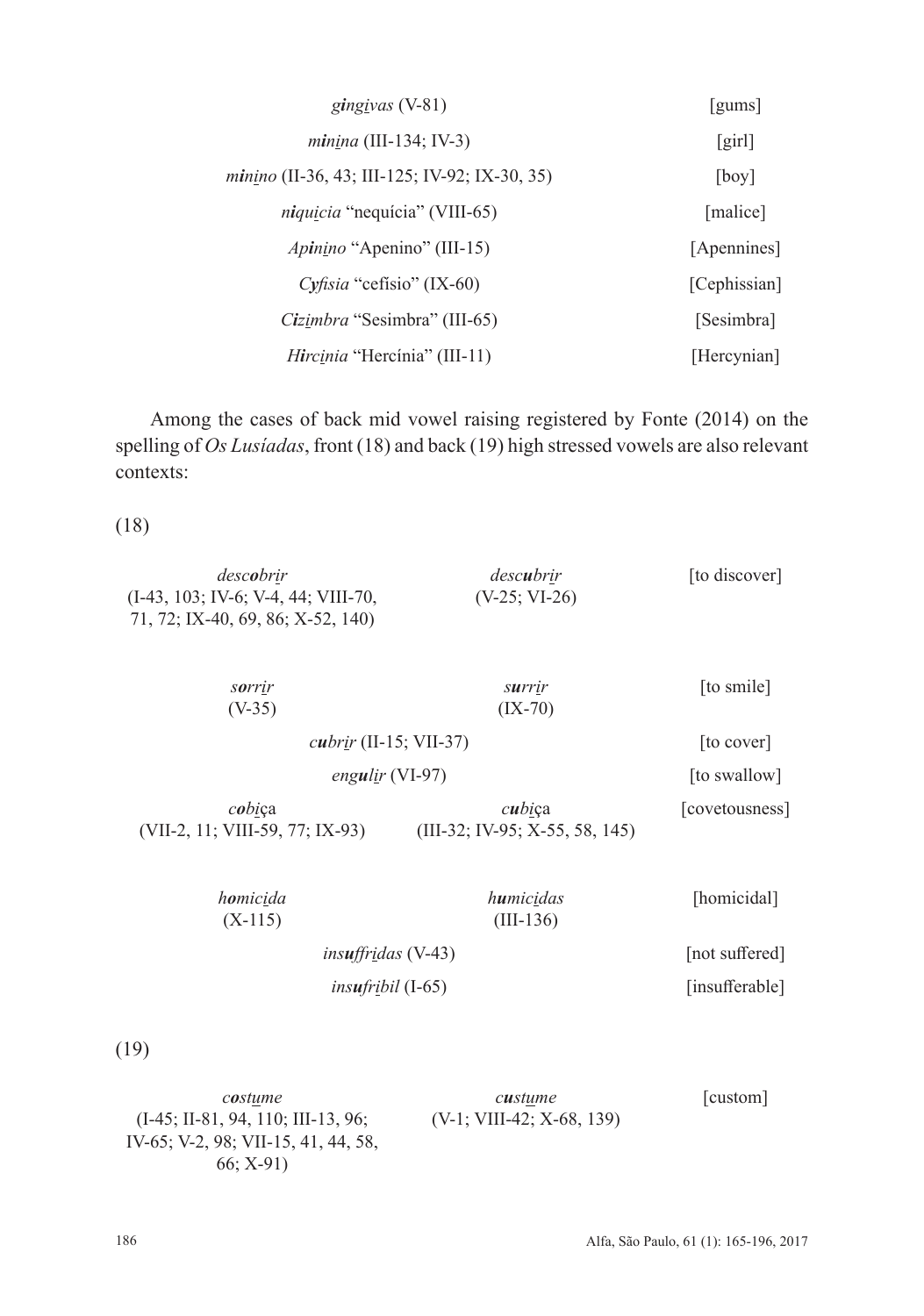The examples pointed out in (17), (18) and (19) present the productivity of the vowel harmony process to the pretonic mid vowel raising of Modern Portuguese. In these examples, the front high stressed vowel  $(i)$  conditioned the raising of both front (e.g.: *sintir* [to feel]) and back (e.g.: *surrir* [to smile]) pretonic vowels. On the other hand, the back stressed vowel  $(\alpha)$  triggered vowel raising solely of the back pretonic vowel (e.g.: *custume* [custom]).

We previously noted in this paper that, based on data of contemporary BP, Bisol  $(2013)$  demonstrates that /i/ tends to be more productive than /u/ as a trigger to pretonic mid vowel raising. According to the author, it happens for primary articulatory reasons, since, according to the cardinal vowels scheme claimed by Jones (1957), /i/ is the highest vowel of the vowel system. This is why, for Bisol (2013, p.54, our translation)<sup>10</sup>,

> [a back high vowel has little attractive force over /e/ because changing /e/ into /i/ means creating a higher articulation than the /u/ vowel itself, the conditioner. It explains why *veludo* [velvet] and *bermuda* [shorts], for example, tend to preserve the basis vowel, while *pepino~pipino*  [cucumber] and *bonito~bunito* [beautiful] tend to change it].

It also explains the higher productivity of the front high vowel, in relation to the back high vowel, to the vowel raising phenomenon of the 16th century.

In the unstressed syllable, according to Fonte (2014), the front high vowel also influenced the raising of the front (20) and back (21) pretonic mid vowel in the data of Modern Portuguese:

(20)

| derivar<br>$(X-99)$          | dirivar<br>$(III-21; IV-8; IX-54; X-67)$ | [to derive]      |
|------------------------------|------------------------------------------|------------------|
| viverão<br>$(II-103; VI-78)$ | vivirão<br>$(II-105)$                    | [they will live] |
| mentirosas<br>$(I-11)$       | mintirosa<br>$(IX-44)$                   | $[$ liar $]$     |
|                              | diclinada (II-98)                        | [declined]       |
|                              | <i>misilhões</i> "mexilhões" (VI-17)     | [mussels]        |

<sup>10</sup> *"[...] uma vogal alta posterior exerce pouca força atrativa sobre /e/, pois mudar /e/ para /i/ significa criar uma articulação mais alta do que a própria vogal /u/, o condicionador. Isso explica por que veludo e bermuda, por exemplo, tendem a preservar a vogal da base, enquanto pepino~pipino e bonito~bunito tendem a alterá-la."* (BISOL, 2013, p.54)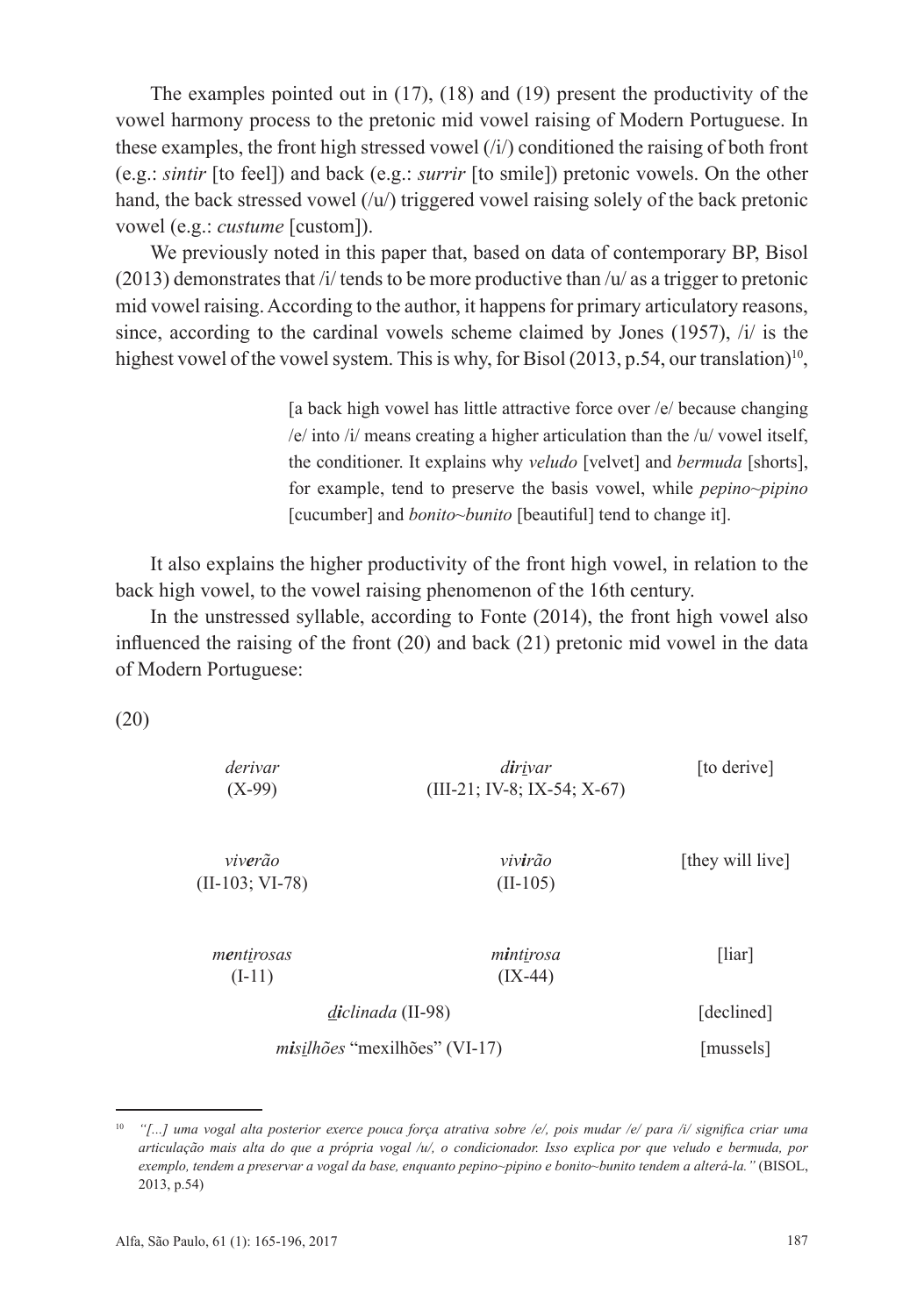| [covetous]   | cubiçosos<br>$(IX-66)$    | cobiçoso<br>(III-76; IV-44, 81; VIII-96; IX-72) |
|--------------|---------------------------|-------------------------------------------------|
| [discoverer] | descubridores<br>$(IX-1)$ | descobridor<br>$(VIII-37, 57)$                  |
| [coveted]    |                           | $\mathcal{C}$ ubicadas (II-80)                  |
| [sprayed]    |                           | <i>ruciada</i> "rociada" (IX-62)                |

The back high unstressed vowel, according to Fonte (2014), conditioned the raising of the pretonic mid back vowel, as pointed out by the data below from Camões' verses:

(22)

| costumar<br>$(I-18, 58; II-20; III-4)$ | custumar<br>$(X-122)$         | [to custom]  |
|----------------------------------------|-------------------------------|--------------|
| costumado<br>$(II-57; III-93; IV-45)$  | <i>custumado</i><br>$(IV-93)$ | [accustomed] |

*costumada* (II-18; III-81; IV-56)

The examples presented in (20), (21) and (22) also confirm the higher influence of the front high vowel  $(i)$  when compared to the back high vowel  $(i)$ , in pretonic mid vowel raising conditioned by the assimilation to the feature of the adjacent high vowel. In all these examples, as already noted, the high vowel that triggers the process is in the unstressed syllable next to the target pretonic vowel. However, in some of these data, raising may be a result from other paradigms of these verbal and nominal forms, where high vowel is in the stressed syllable (e.g.: *mintir* [to lie] *> mintiroso*  [liar]; *cubiça* [covetousness] > *cubiçoso* [covetous], *cubiçado* [coveted]; *descubrir*  [to discover] > *descubridor* [discoverer]; *rucio* [spray]> *ruciado* [sprayed]; *custume*  [custom] *> custumar* [to custom], *custumado* [accustomed]).

The word-initial pretonic front vowel is raised when followed by a nasal consonant in the same syllable, in the spelling registered in *Os Lusíadas*: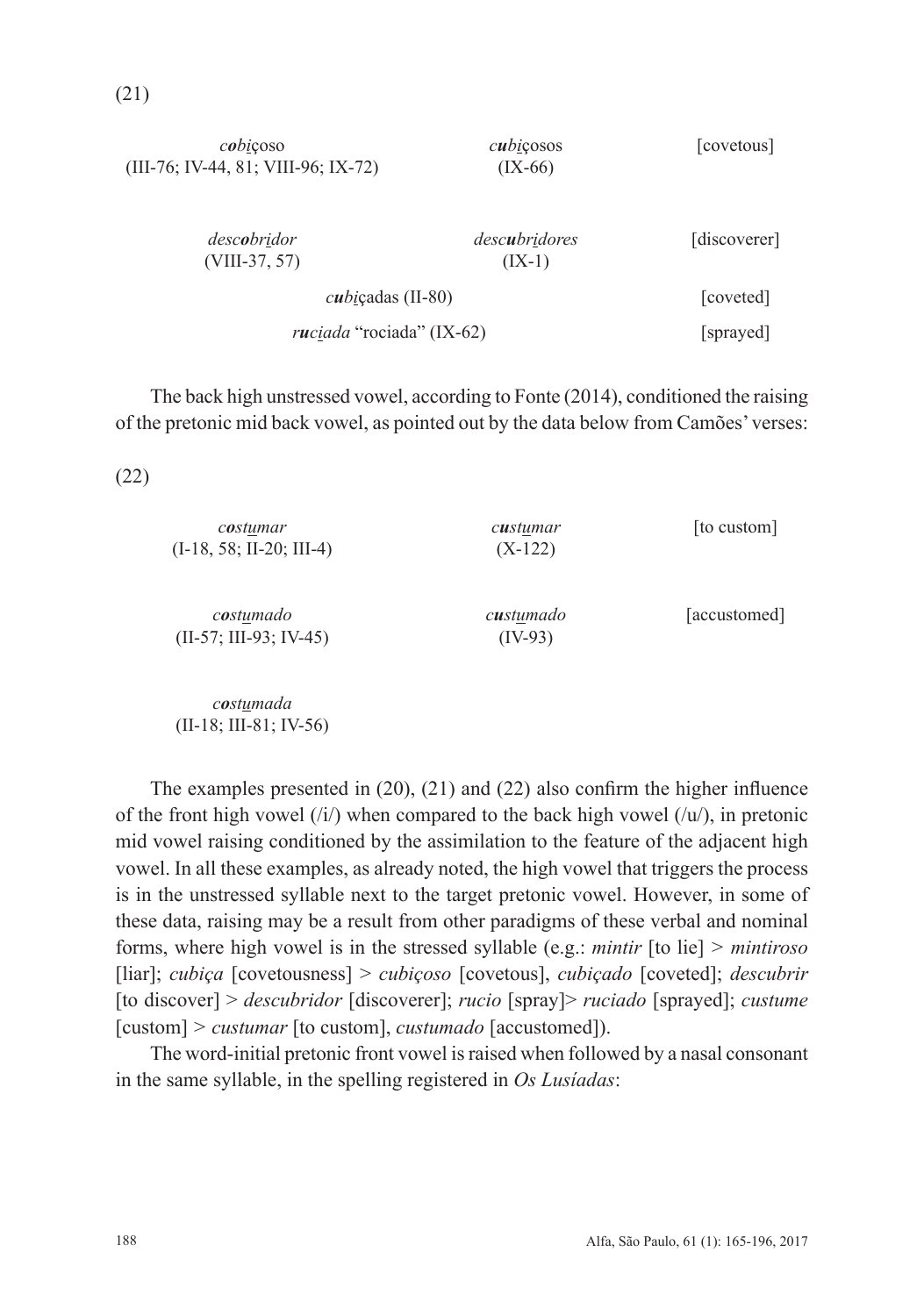Finally, vowel reduction process also showed itself relevant in raising front (24) and back (25) pretonic mid vowels registered by Fonte (2014) in Camões' verses:

(24)

(23)

|                                   | <i>bocijar</i> (VI-39)                                                                                                             | [to yawn]               |
|-----------------------------------|------------------------------------------------------------------------------------------------------------------------------------|-------------------------|
| leoneses<br>$(VIII-9)$            | liones<br>$(III-70, 89; IV-8)$                                                                                                     | [Leones]                |
|                                   | cigueira (V-54)                                                                                                                    | [blindness]             |
|                                   | <i>li</i> ão (I-68; III-129; IV-34, 80; X-43, 69, 147)                                                                             | $[$ lion $]$            |
|                                   | $Li\tilde{a}$ o (III-19, 70; VI-56)                                                                                                | [Leon]                  |
|                                   | <i>lioa</i> (IV-36; V-12)                                                                                                          | [lioness]               |
| m <b>e</b> lhormente<br>$(IX-12)$ | milhor<br>$(I-77; II-46; III-18; IV-103;$<br>V-34, 35; VI-40; VII-16;<br>VIII-52, 85; IX-8, 10, 12, 58,<br>93: X-95, 97, 114, 121) | [better/best]           |
| pelouros<br>$(X-35, 38)$          | pilouro<br>$(I-67; VI-98; X-31, 43, 147)$                                                                                          | [an old bullet]<br>type |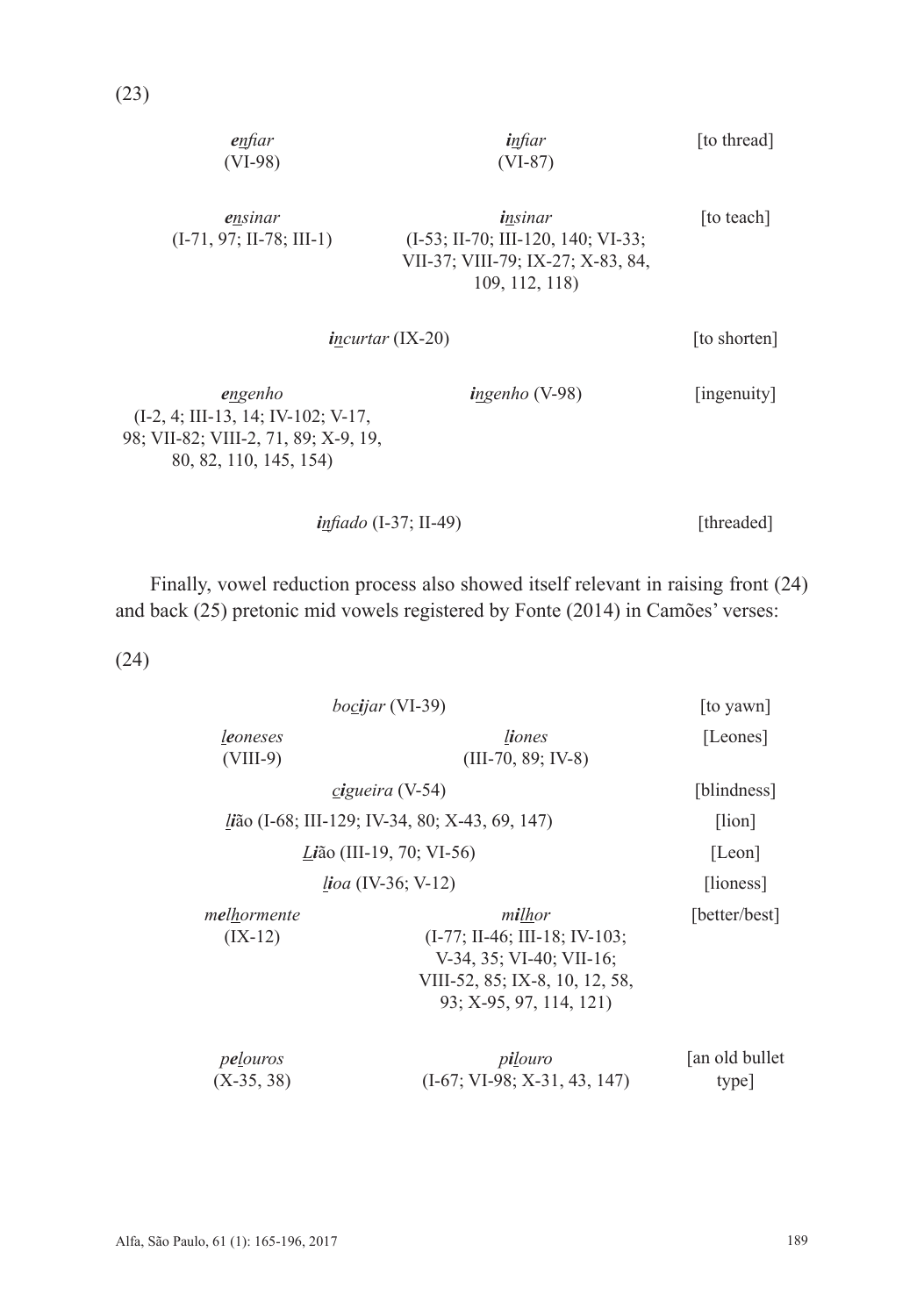| <i>cuberto</i> (I-19, 105; VI-18, 39; X-63)<br>$descuberta$ (IV-63; IX-65)<br><i>descuberto</i> (I-105; II-30; V-14, 32, 65; VI-9, 50, 86; VIII-56, 86) | [covered]<br>[uncovered]<br>[uncovered] |
|---------------------------------------------------------------------------------------------------------------------------------------------------------|-----------------------------------------|
| encuberta (VIII-55; X-69)                                                                                                                               | [covered]                               |
| <i>reguroso</i> (III-137)                                                                                                                               | [rigorous]                              |
| <i>rigurosos</i> (III-125)                                                                                                                              | [rigorous]                              |
| <i>rigurosas</i> $(X-149)$                                                                                                                              | [rigorous]                              |

Similar to the data from Middle Portuguese, the process of vowel reduction in raising pretonic mid vowels of Modern Portuguese also involves the presence of coronal consonants, with regard to front pretonic vowels, and the presence of (velar) dorsal consonants, in relation to back pretonic vowels. Therefore, vowel raising could be supported by the assimilation to the features of adjacent consonants, as front vowels present [coronal] feature and back vowels present [dorsal] feature. However, as already mentioned in this paper, we understand, with Bisol (2009), that vowel reduction process, even allowing an interpretation based on the assimilation of contiguous features, seems to work much more as a neutralization rule than as a merely assimilation process. Modern Portuguese data, such as Middle Portuguese data (considering the due proportions, since Camões' work is smaller than the *Cancioneiro*, in terms of extension), support the hypothesis that vowel reduction process has been gradually spread in lexicon and, as a legitimate neutralization rule aiming to reduce the system, was increasingly including contexts that were sensitive to the raising rule until it became general in EP, remaining as a variable rule in the several varieties of contemporary BP.

Fonte (2010a,b; 2014), when analyzing the spelling used in *Cantigas de Santa Maria*, *Cancioneiro Geral* and *Os Lusíadas*, obtained relevant clues regarding pretonic vowels of Galician-Portuguese, Middle Portuguese and Modern Portuguese.

In the three works analyzed, the author found enough data to classify pretonic mid vowel raising in the 13th, 15th and 16th centuries as a variable rule. With regard to the 13th century, the results found by Fonte (2010a,b; 2014) highlight the productivity of a variable rule, which was conditioned primarily by the assimilation to the feature of the high vowel of the (stressed or unstressed) adjacent syllable. For the 15th and 16th centuries, however, the author's data suggest that such raising rule, although still variable, already included new phonetic-phonological contexts.

When comparing data from the three works analyzed by Fonte (2010a,b; 2014), there is an increase of pretonic mid vowel raising associated to vowel reduction in the passage from Galician to Middle Portuguese. In other words, the comparison of data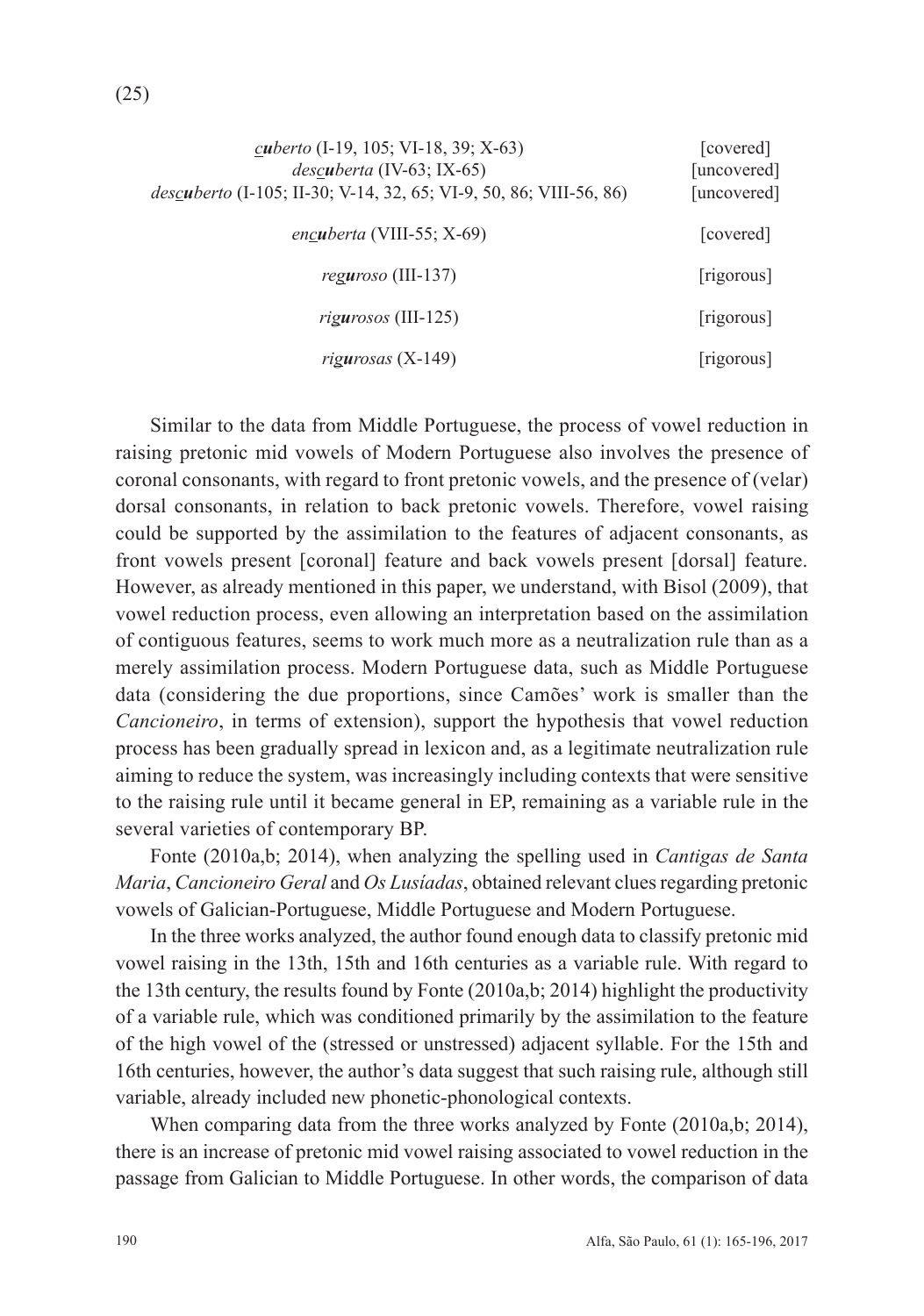seems to suggest the gradual diffusion, in the lexicon, of a rule that, later on, would become general in Portugal (but not in Brazil).<sup>11</sup>

Following Bisol's proposal (2009), one may understand the vowel harmony occurrences presented throughout this section as a legitimate assimilation process, whereas the vowel reduction cases can be classified as an authentic neutralization rule gradually spread throughout the centuries to new lexical items.

## **Posttonic vowels from the 13th, 15th and 16th centuries**

As previously noted in this work, in contemporary (European and Brazilian) Portuguese, the seven-vowel phonological system in stressed position significantly reduces in the final unstressed position, $12$  due to a neutralization between mid and high vowels. It is worth noting that such neutralization favored the pronunciation with raised vowel both in Brazil ([i], [u]) and Portugal ( $[i]$ ,  $[i]$ ,  $[i]$ ), even though the language orthographic representation benefits mid vowels (e.g.: *pele* [skin], *pelo* [fur]). It means that the raising process among final posttonic vowels of Portuguese, unlike what was observed in this paper for pretonic vowels, is a general rule, conditioned by the accent position, not only in EP, but also in contemporary BP (at least in the majority of the varieties).

In order to analyze the raising process among posttonic vowels of ancient Portuguese, Fonte (2010a,b; 2014) adopted the same methodology that was used for the study of the pretonic vowels, that is, mapping all spelling representations involving posttonic mid and high vowels in *Cantigas de Santa Maria*, *Cancioneiro Geral* and *Os Lusíadas*. Then</u>, in the mapped data, the author looked for cases where a high vowel  $(\langle i \rangle$  or  $\langle u \rangle)$ represented, in the spelling (variable or not) of the referred *corpora*, a vowel represented by the grapheme <e> or <o> (e.g.: *quasi* [almost]) in contemporary Portuguese.

As already noted in the introduction of this paper, the signs of word-final posttonic vowel raising in the 13th, 15th and 16th centuries were lower than those registered by Fonte (2010a,b; 2014) for pretonic vowels of the same period. In the three analyzed *corpora*, the author found rare traces of a final unstressed vowel raising – which solely involved the front mid vowel  $(\leq e$ ).

<sup>11</sup> Bisol (2015), studying the productivity of vowel harmony rule throughout the history of Portuguese in the raising process of the pretonic mid vowel, also finds, by analyzing (written and oral) data from different times (since the first periods of the language up to the 21th century), a gradual increase, primarily from the 16th century, of raising cases involving the phonetic-phonological contexts in addition to the high vowel of the contiguous syllable. Therefore, Fonte's data (2010a,b; 2014), from exclusively poetic (written) texts and unlike (except for *Os Lusíadas*) those addressed by Bisol (2015), support, in general, the conclusions of the researcher's work (see BISOL, 2015).

<sup>&</sup>lt;sup>12</sup> As already mentioned in this paper, in non-final posttonic context, as well as in pretonic position, the mid vowel raising is a variable rule in current BP. As in current BP, the non-final posttonic subsystem is a fluctuation between pretonic and final unstressed subsystems – and also because Brazilian and European unstressed vocalism solely matches with final posttonic context – for posttonic vowels, this paper will solely comprise Fonte's data (2010a,b; 2014) regarding final unstressed position (and without syllabic coda).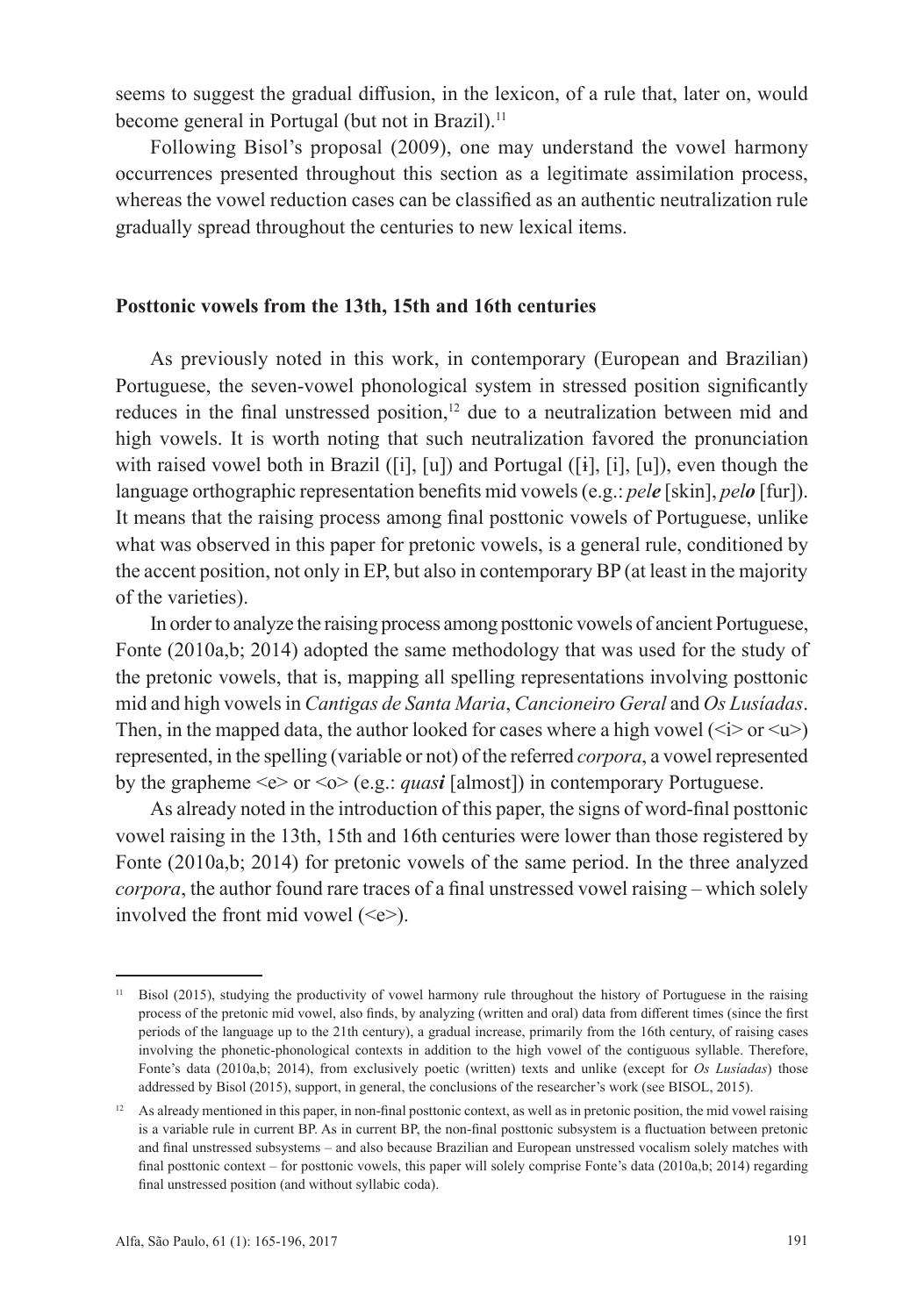In *Cantigas de Santa Maria*, Fonte (2010a,b; 2014) registered some cases of spelling variation between word-final postonic mid and high vowels of verbal forms of the 13th century:

(26)

| <i>dixe</i> "disse" (CSM 55, 125, 144, 233, 238)   | dixi (CSM 196)           | [he/she said] |
|----------------------------------------------------|--------------------------|---------------|
| diste "deste" (CSM 105)                            | $disti$ (CSM 40)         | [you gave]    |
| <i>feziste</i> "fizeste" (CSM 6, 14, 32, 75, 84)   | <i>fezisti</i> (CSM 40)  | [you made]    |
| <i>ouve</i> "houve" (CSM 1, 2, 4, 5, 7)            | <i>ouvi</i> (CSM 25, 38) | [there was]   |
| <i>ouviste</i> "houveste" (CSM 241, 350, 420, 422) | <i>ouvisti</i> (CSM 40)  | [you had]     |

Among the nominal forms written in Alfonso X's cantigas, Fonte (2010a,b; 2014) found solely one case of spelling variation involving the vowel of the final posttonic syllable:

(27)

*sangue* (CSM 38 *T To*, 73, 104, 133, 149) *sangui* (CSM 38 *E*, 101, 104, 154, 222) [blood]

In *Cancioneiro* by Resende, traces of final unstressed vowel raising were less frequent than those found in the verses of Alfonso X:

(28)

| $dizi$ (p.97, III)   |                                                                                    | [you say] |
|----------------------|------------------------------------------------------------------------------------|-----------|
| Ouase<br>(p.203, IV) | quasi<br>(p.227, 230, 234, 284, 334, 427, 1;<br>p.7, 217, 248, 397, 400, 401, 405, | [almost]  |
|                      | 471, II; p.1, 65, 80, 96, 216, 255,<br>$316, 379, \text{III}$                      |           |

Finally, in *Os Lusíadas*, Fonte (2014) also found few occurrences of final unstressed mid vowel raising:

(29)

| <i>Tigre</i> (IV-64) | <i>Tigris</i> $(X-102)$                    | Tiger    |
|----------------------|--------------------------------------------|----------|
|                      | <i>quasi</i> (I-10, 77, 79; II-63; III-20) | [almost] |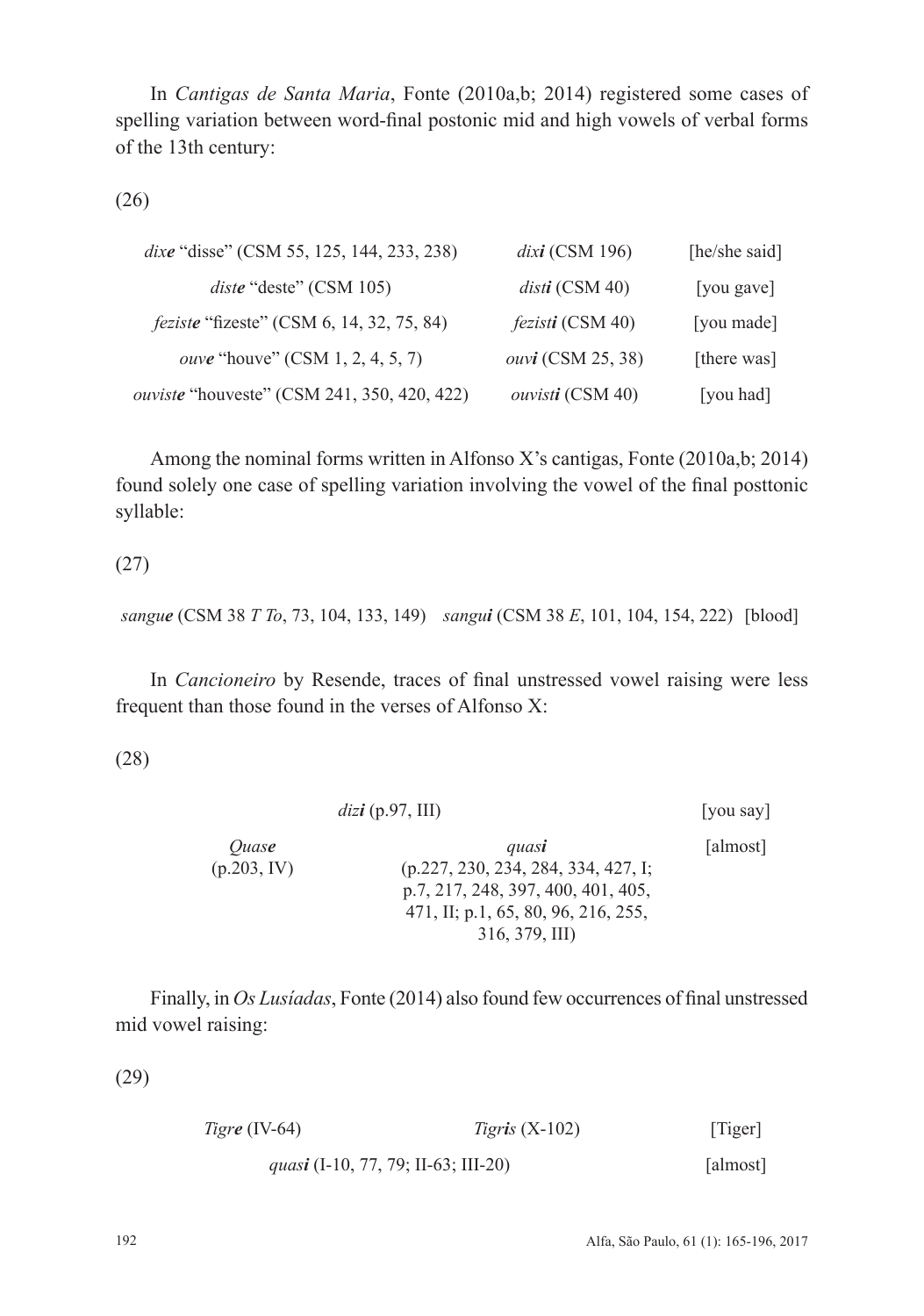Therefore, the data presented in this section reveal that, in the three works analyzed by Fonte (2010a,b; 2014), there is a predominance of graphemes  $\leq e$  and  $\leq o$  in the word-final unstressed position to represent front and back vowels, respectively. Before this evidence, we are prone to believe that the raising of the final posttonic vowel, although it could occur in Galician and Middle Portuguese and in the beginning of Modern Portuguese, as observed, it was not preponderant in the language up to the second half of the 16th century, at least.

The results obtained by Fonte (2010a,b; 2014) confirm the testimony of Teyssier (1994 [1980]) that there is no evidence, before the 18th century, of a generalization of the raising rule among posttonic vowels of Portuguese. On the other hand, it is possible to consider the hypothesis that the spelling of ancient Portuguese was more conservative in the representation of posttonic vowels than in the representation of pretonic vowels of that time. Moreover, this predominance of mid vowel spellings, in the *corpora* considered, may indicate that a writing pattern was more easily fixed among the posttonic vowels than among the pretonic ones, and that there was, therefore, a general convention in representing all word-final unstressed vowels by  $\langle e \rangle$  and  $\langle \circ \rangle$ .

Concerning the back vowels, there is still the assertion based on morphological matters to support the lack of the grapheme  $\langle u \rangle$  in the data pointed out by Fonte (2010a,b; 2014), as the final unstressed  $\leq o$  also represents the morpheme gender marker in Portuguese. Nevertheless, by being aware that the rules of writing at that time were not official and that speakers had more freedom to represent speaking features in writing, it seems controversial the fact that there are so few data indicating a supposed predominant pronunciation of final unstressed [i] and [u] in the past.

## **Conclusions**

The data presented over this paper, which Fonte (2010a,b; 2014) obtained from the analysis of the orthographic practices in *Cantigas de Santa Maria*, *Cancioneiro Geral*  and *Os Lusíadas*, provide clues on the pronunciation of the unstressed vowels of ancient Portuguese and, consequently, propose an interesting reflection about the spread of the raising rule in pretonic and posttonic vowels of Portuguese throughout the history.

We observed that, in contemporary EP, mid vowel raising is a general rule both in pretonic and posttonic syllables. On the other hand, in contemporary BP, vowel raising is a general rule in final posttonic vowels and (still) a variable rule in pretonic vowels. By observing solely the contemporary language framework, we could assume that, in historical terms, the raising rule first spread to posttonic vowels of Portuguese and then to pretonic vowels – and this is the hypothesis of Marquilhas (2003) already mentioned in the introduction of this paper. Fonte´s (2010a,b; 2014) data, however, suggest that up to the 16th century, at least, the raising rule was much more usual in pretonic than in posttonic mid vowels in Portuguese.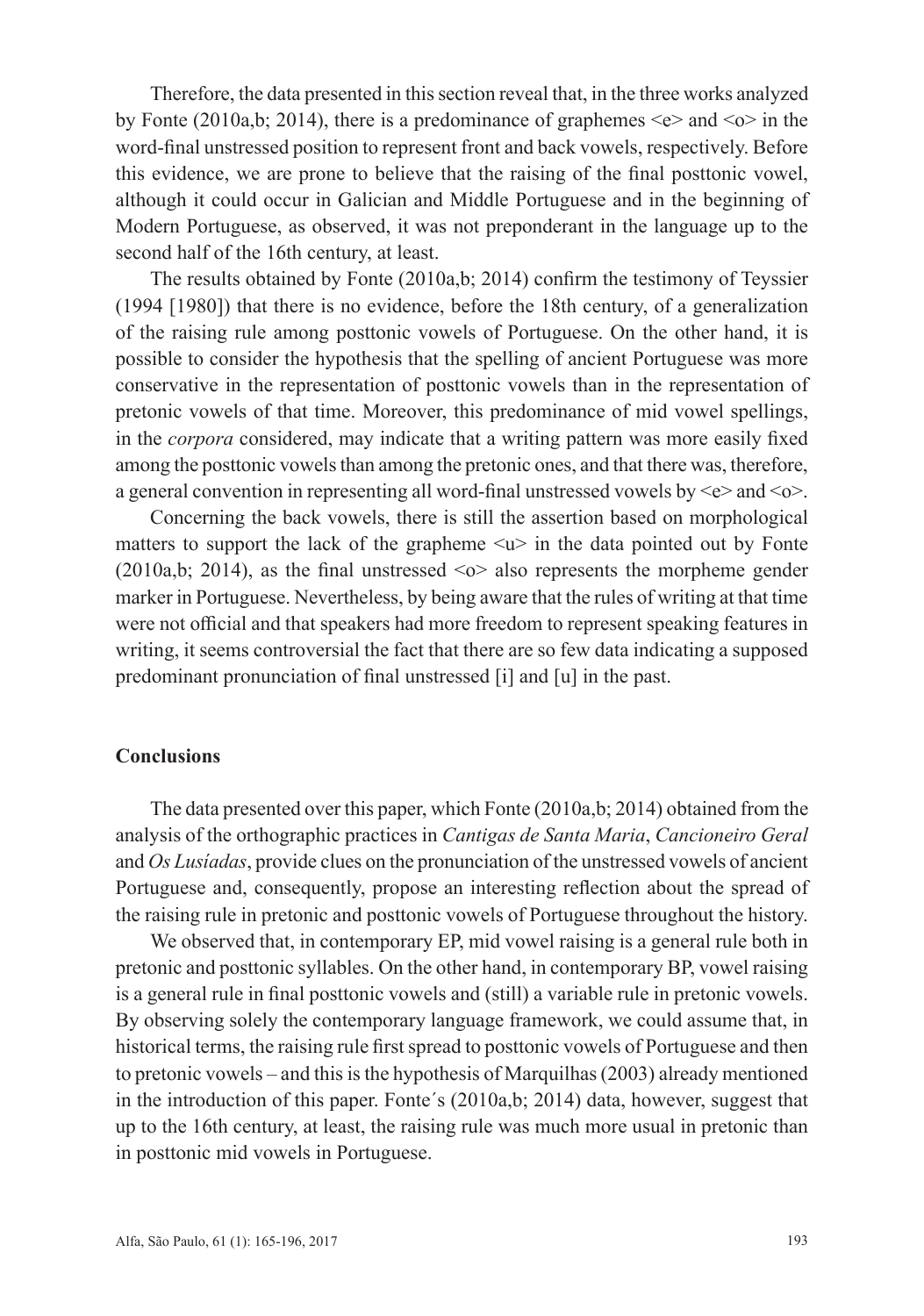Such data, which are against the expectation created by the contemporary Phonology of the language, do not only point that supremacy of the raising rule is new among posttonic vowels in relation to pretonic vowels, as well as it allow us to verify that this supposed transposition of the raising rule would have been caused, apparently, by prosodic aspects.

In other words, this progress of the raising rule among the posttonic vowels, in BP, may be explained by rhythm: the final unstressed syllable vowel is shorter than the pretonic syllable vowel in contemporary BP, and that would have favored the generalization of the rule initially among the final posttonic vowels.

In contemporary EP, as there is an equivalence in the rhythm of the unstressed vowels in general, the duration of the pretonic vowel is very approximate to the duration of the posttonic vowel – which explains the use of the same rule (raising and retraction) for all unstressed vowels.

Finally, Fonte´s data (2010a,b; 2014) allow us to conclude that, at least up to the second half of the 16th century, the raising of the unstressed mid vowel was still a variable rule in Portuguese and more productive in pretonic vowels than in final posttonic vowels.

Therefore, this general framework does not correspond to what is found nowadays in terms of unstressed vowels, both in BP and EP, as in these two varieties the raising rule is not variable for final posttonic vowels and, in EP, it is not variable for pretonic vowels either. In this sense, the hypothesis from the previous studies that the current Brazilian pronunciation would be closer to ancient Portuguese pronunciation only applies to pretonic vowels (and not to the whole vowel system).

FONTE, J. O vocalismo átono na história da língua portuguesa**. Alfa**, São Paulo, v.61, n.1, p.165-196, 2017.

■ RESUMO: No português europeu atual, a regra de alçamento (elevação) de vogal média atua em todos os contextos átonos, sejam eles pretônicos (*p[]gar*, *t[u]car*) ou postônicos (*núm[] r[u], árv[u]r[], pel[], pel[u]*). Já entre as variedades do português brasileiro atual, essa regra costuma ser geral apenas para as vogais postônicas finais, em sílaba aberta (*pel[i]*, *pel[u]*) ou travada por /S/ (*Londr[i]s*); no contexto pretônico, a elevação da vogal média, nos falares brasileiros em curso, é uma regra variável, geralmente condicionada por contextos fonéticofonológicos específicos (*p[i]dido, c[u]stume, [i]scola, [i]mprego, d[i]sconto*). Com o intuito de investigar o processo de elevação de vogal média átona ao longo da história da língua portuguesa, este trabalho expõe e compara dados dos séculos XIII, XV e XVI que apontam a atuação da regra de alçamento entre as vogais pretônicas e postônicas de então. Esses dados, obtidos por Fonte (2010a,b, 2014) a partir da observação da grafia empregada nas *Cantigas de Santa Maria* de Afonso X, no *Cancioneiro Geral* de Garcia de Resende, e em *Os Lusíadas* de Camões, sugerem que, até o século XVI, pelo menos, o alçamento de vogal média era uma regra variável, bastante comum entre as vogais pretônicas, mas ainda incipiente entre as vogais postônicas finais.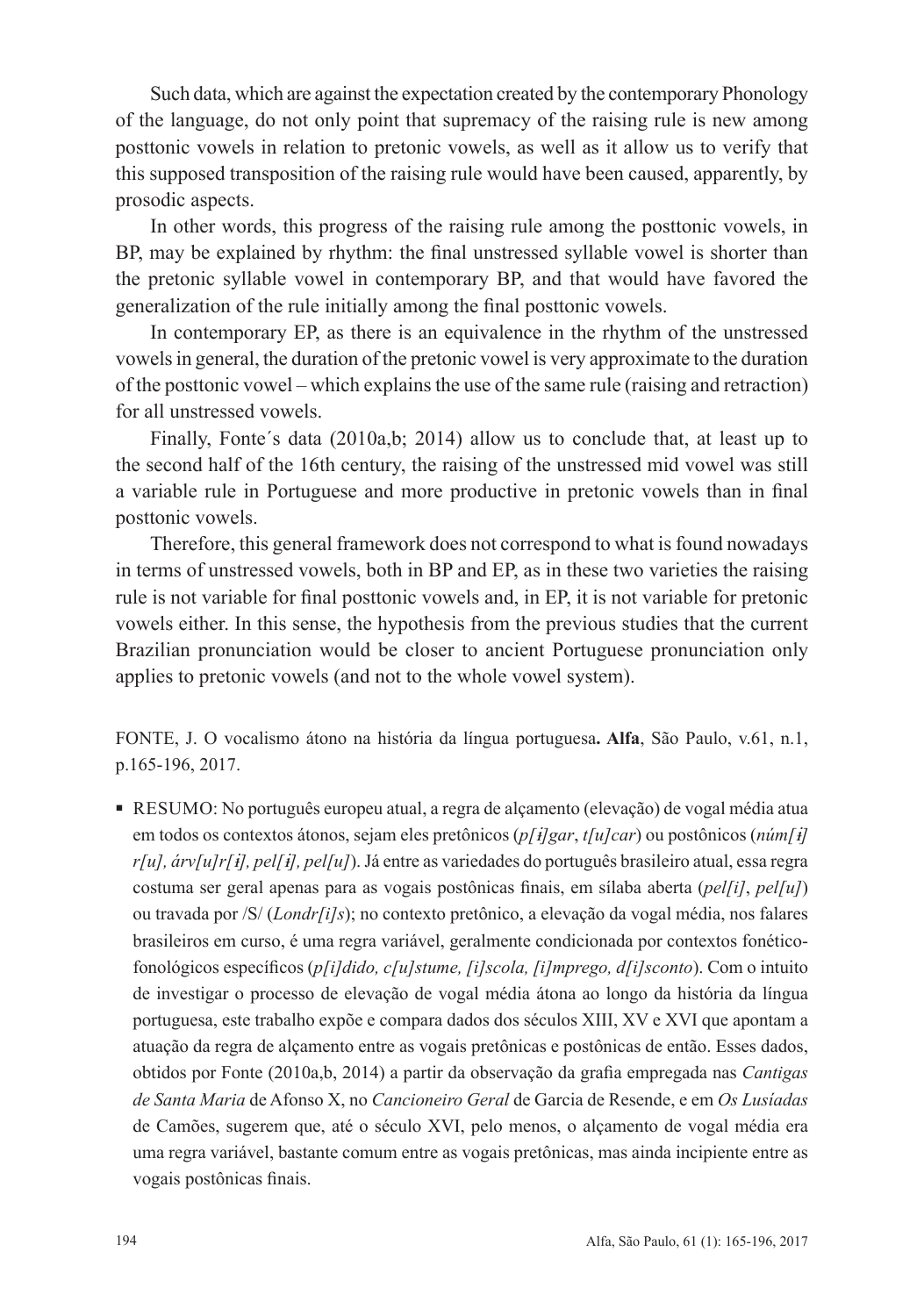■ PALAVRAS-CHAVE: Vogais átonas. Alçamento vocálico. Variação. História da língua portuguesa.

# **REFERÊNCIAS**

BISOL, L. A neutralização das átonas. **Revista Letras**, Curitiba, n.61, especial, p.273-283, 2003.

\_\_\_\_\_\_. O Alçamento da pretônica sem motivação aparente. In.: BISOL, L.; COLLISCHONN, G. (Org.). **Português do Sul do Brasil:** variação fonológica. Porto Alegre: EDPUCRS, 2009. p.73-92.

\_\_\_\_\_\_. Harmonização vocálica: efeito parcial e total. **Organon***,* Porto Alegre, v.28, n.54, p.49-61, jan.-jun. 2013.

\_\_\_\_\_\_. A harmonização vocálica como indício de uma mudança histórica. **DELTA**, São Paulo, v.31, n.1, p.185-205, 2015.

CÂMARA Jr., J. M. **Estrutura da língua portuguesa**. Petrópolis: Vozes, 2007 [1970].

CASTRO, I. **Introdução à história do português**. 2. ed. Lisboa: Edições Colibri, 2008.

CLEMENTS, G. N.; HUME, E. The Internal Structure of Speech Sounds. In: GOLDSMITH, J. A. (Ed.). **Handbook of Phonological Theory**. Oxford: Blackwell, 1995. p.245-306.

FONTE, J. S. **O sistema vocálico do Português Arcaico visto a partir das Cantigas de Santa Maria**. 351 f. Dissertação (Mestrado em Linguística e Língua Portuguesa) – Faculdade de Ciências e Letras, Universidade Estadual Paulista, Araraquara, 2010a.

\_\_\_\_\_\_. **Rumores da escrita, vestígios do passado:** uma interpretação fonológica das vogais do português arcaico por meio da poesia medieval. São Paulo: Cultura Acadêmica, 2010b.

\_\_\_\_\_\_. **As vogais na diacronia do português:** uma interpretação fonológica de três momentos da história da língua. 236 f. Tese (Doutorado em Linguística e Língua Portuguesa) – Faculdade de Ciências e Letras, Universidade Estadual Paulista, Araraquara, 2014.

JONES, D. **An outline of English phonetics**. 8. ed. Cambridge: Heffer & Sons, 1957.

MARQUILHAS, R. Mudança analógica e elevação das vogais pretônicas. In: CASTRO, I.; DUARTE, I. **Razões e Emoção:** miscelânea de estudos em homenagem a Maria Helena Mira Mateus. v.2. Lisboa: Imprensa Nacional – Casa da Moeda, 2003. p.7-18.

MATEUS, M. H. M.; d'ANDRADE, E. **The Phonology of Portuguese***.* Oxford: Oxford University, 2000.